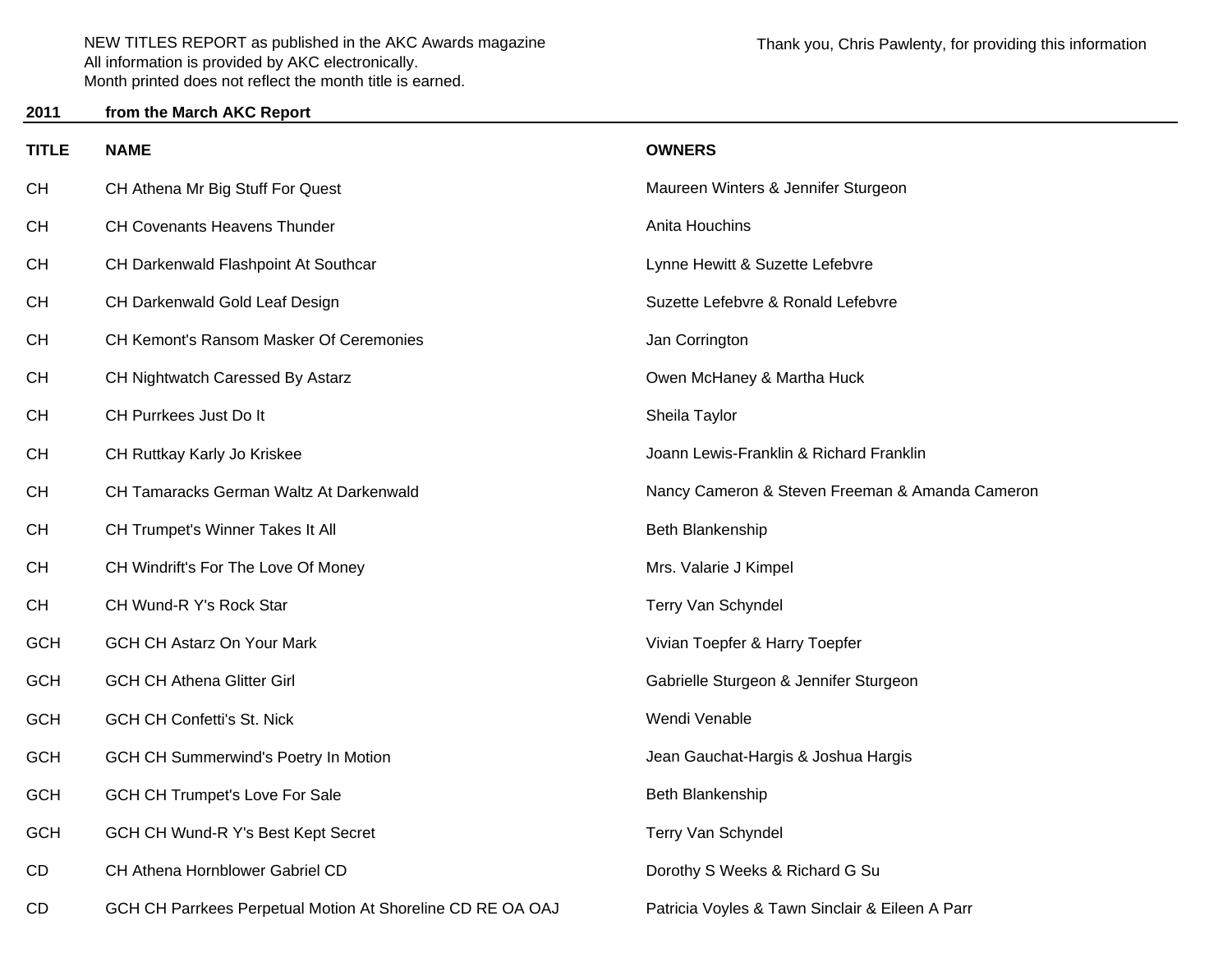| CD         | Summerwind's Tagliatelli CD                      | Ronnie Sue Leith & Jean Gauchat-Hargis & Joshua Hargis          |
|------------|--------------------------------------------------|-----------------------------------------------------------------|
| CD         | CH Thistledown Chautauqua Belle CD RAE           | Gary F Johnson & Irene T Maxwell & Sandra K Johnson             |
| CD         | CH Winsome's Check Me Over CD RA                 | Kristine Arnds & Tawn Sinclair & Charlene Valdez                |
| <b>CDX</b> | CH Kuhls Mardi Gras Mystery CDX RE OA OAJ        | Victoria Youngmeyer                                             |
| <b>BN</b>  | Tapestry's Matinee Idol BN RE NA                 | Donna L Schmitt & Katrina C Guse                                |
| <b>VER</b> | Laser Stayn Live Thru Trumpet UDX VER RE         | <b>Bonnie Davis</b>                                             |
| <b>RN</b>  | Ladyslipper's North Tracker RN                   | David M Larson & G M Godfrey & Karen S Godfrey & Susan L Larson |
| <b>RN</b>  | Shoreline's Tuff Enuf RN                         | Tawn Sinclair & John Sinclair                                   |
| <b>RN</b>  | Sylvan Stitches A Dream RN                       | Ann Elders                                                      |
| <b>RE</b>  | Wyndjamr's Get My Drift RE                       | Pat Shuler                                                      |
| <b>RAE</b> | CH Jo-Lyn's Dasher CDX RAE OA NAJ AXP AJP NFP    | Donna L Schmitt & Janit L Johnson                               |
| <b>NA</b>  | Sweetkees Kacy Ruttkay RN NA NAJ NF              | Don Rager & Dawn Rager                                          |
| <b>NA</b>  | Vandys Titania CD RE NA NAJ                      | Barbara Eng & Carole Henry                                      |
| OAP        | Daimler's Gizmos 'N Gadgets RA MX MXJ OAP NJP OF | Lynne Anderson                                                  |
| OAP        | CH Imagine Sherwood B Funny RN OAP OJP           | Carolyn Schaldecker                                             |
| OAP        | Vandys Nydia CDX RAE NA NAJ OAP OJP              | Barbara Eng & Carole Henry                                      |
| МX         | CH Keepsake Ice On Fire CDX MX MXJ NF            | Margaret Bissell                                                |
| МX         | Sonata's Start Your Engines CD RE MX MXJ OF      | Mary Beth Wajda                                                 |
| MXP3       | Daimler's Dress-Ta-Kill CDX MX MXJ MXP3 MJP4 PAX | <b>Shirley Kilpatrick</b>                                       |
| <b>OAJ</b> | CH Astarz Gold Digger RN OA OAJ                  | Patty Helmig                                                    |
| <b>MXJ</b> | CH Daimler's Truly Top Secret CD RE AX MXJ OF    | Sue Ellen Cassiday & John Cassiday                              |
| <b>MXJ</b> | CH Keepsake Ice On Fire CDX MX MXJ NF            | Margaret Bissell                                                |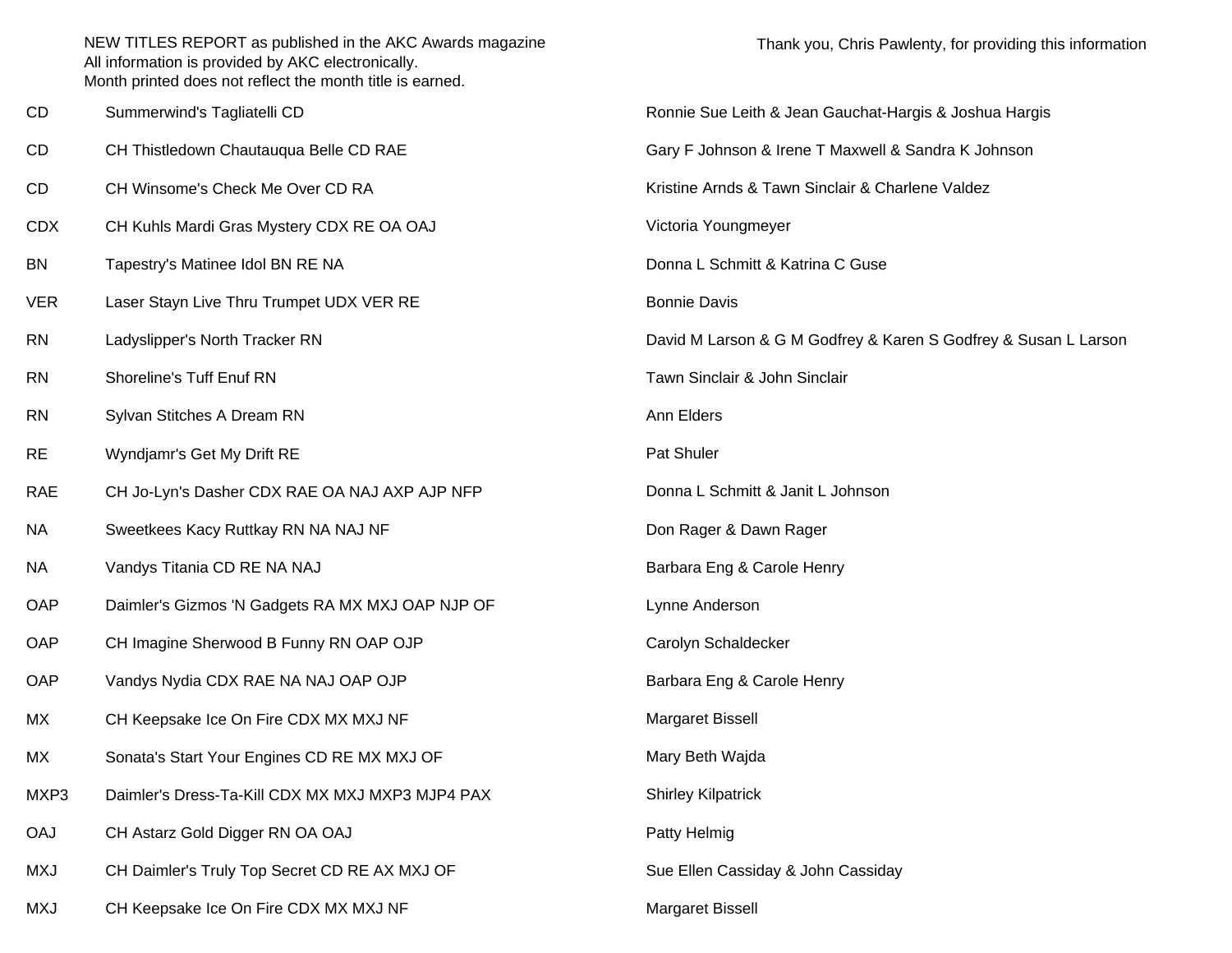|                 | NEW TITLES REPORT as published in the AKC Awards magazine<br>All information is provided by AKC electronically.<br>Month printed does not reflect the month title is earned. | Thank you, Chris Pawlenty, for providing this information |
|-----------------|------------------------------------------------------------------------------------------------------------------------------------------------------------------------------|-----------------------------------------------------------|
| <b>MXJ</b>      | Shoreline's Ruff N Tuff RE AX MXJ                                                                                                                                            | Jocelyn Tipple & Tawn Sinclair                            |
| <b>MXJ</b>      | CH Skyline's Celemir RN AX MXJ NF                                                                                                                                            | Michele McGrath                                           |
| <b>NF</b>       | CH Covenants Wolf Kees Firestorm RN NAJ NF                                                                                                                                   | Jennifer Rother & Anita Houchins                          |
| OF              | CH Daimler's Moonlight Magic CDX RE OA OAJ OAP NJP OF                                                                                                                        | Lois Albright                                             |
| OF              | Enreveyar Carmen RN OA NAJ OF                                                                                                                                                | Janice Moran                                              |
| OF              | Keepsake Hot As A Pistol AX AXJ OF                                                                                                                                           | Mary Kay Keenan                                           |
| OF              | CH Spunkee's Rain Dancer NA OAJ OF                                                                                                                                           | <b>Karen Staats</b>                                       |
| 2011            | from the April AKC Report                                                                                                                                                    |                                                           |
| <b>TITLE</b>    | <b>NAME</b>                                                                                                                                                                  | <b>OWNERS</b>                                             |
| <b>CH</b>       | <b>CH Allante's Wicked</b>                                                                                                                                                   | Jeri Caldwell & Alan Leff & David Caldwell                |
| <b>CH</b>       | CH Cinderlad Barefoot In The Park NAJ                                                                                                                                        | Leslie Meyn & Patricia Tocalis                            |
| <b>CH</b>       | CH Jen'Ndi's Foolish Games                                                                                                                                                   | Jennifer McClure                                          |
| <b>CH</b>       | CH Keelypso's Witchy Woman                                                                                                                                                   | Cynthia J Frederiksen & Soren Frederiksen                 |
| <b>CH</b>       | CH Keenorth All About U Haiti                                                                                                                                                | Elizabeth Fortino                                         |
| <b>CH</b>       | CH Legend's Love Of A Lifetime From Daveren                                                                                                                                  | Jill Eastman & Sonya Anton & Deanna Cox                   |
| <b>CH</b>       | <b>CH Ruttkay Chance</b>                                                                                                                                                     | Megan Mcloughlin                                          |
| CH              | CH Summerwind's Speed Of Light                                                                                                                                               | Jean Gauchat-Hargis & Joshua Hargis                       |
| <b>GCH</b>      | GCH CH Darkenwald Flashpoint At Southcar                                                                                                                                     | Lynne Hewitt & Suzette Lefebvre                           |
| <b>GCH</b>      | <b>GCH CH Quest Stand By Me</b>                                                                                                                                              | Maureen Winters & Jennifer Sturgeon                       |
| <b>GCH</b>      | GCH CH Trumpet's Signed Sealed Delivered                                                                                                                                     | Bonnie Bell Bond & Beverly Bell & Brenda Bell             |
| OM <sub>5</sub> | CH OTCH MACH2 Keepsake Giving Me Chills UDX3 OM5                                                                                                                             | Margaret Bissell                                          |
| <b>BN</b>       | CH Kan Du's Peppermints BN                                                                                                                                                   | Barbara Brown & Leri Hanson                               |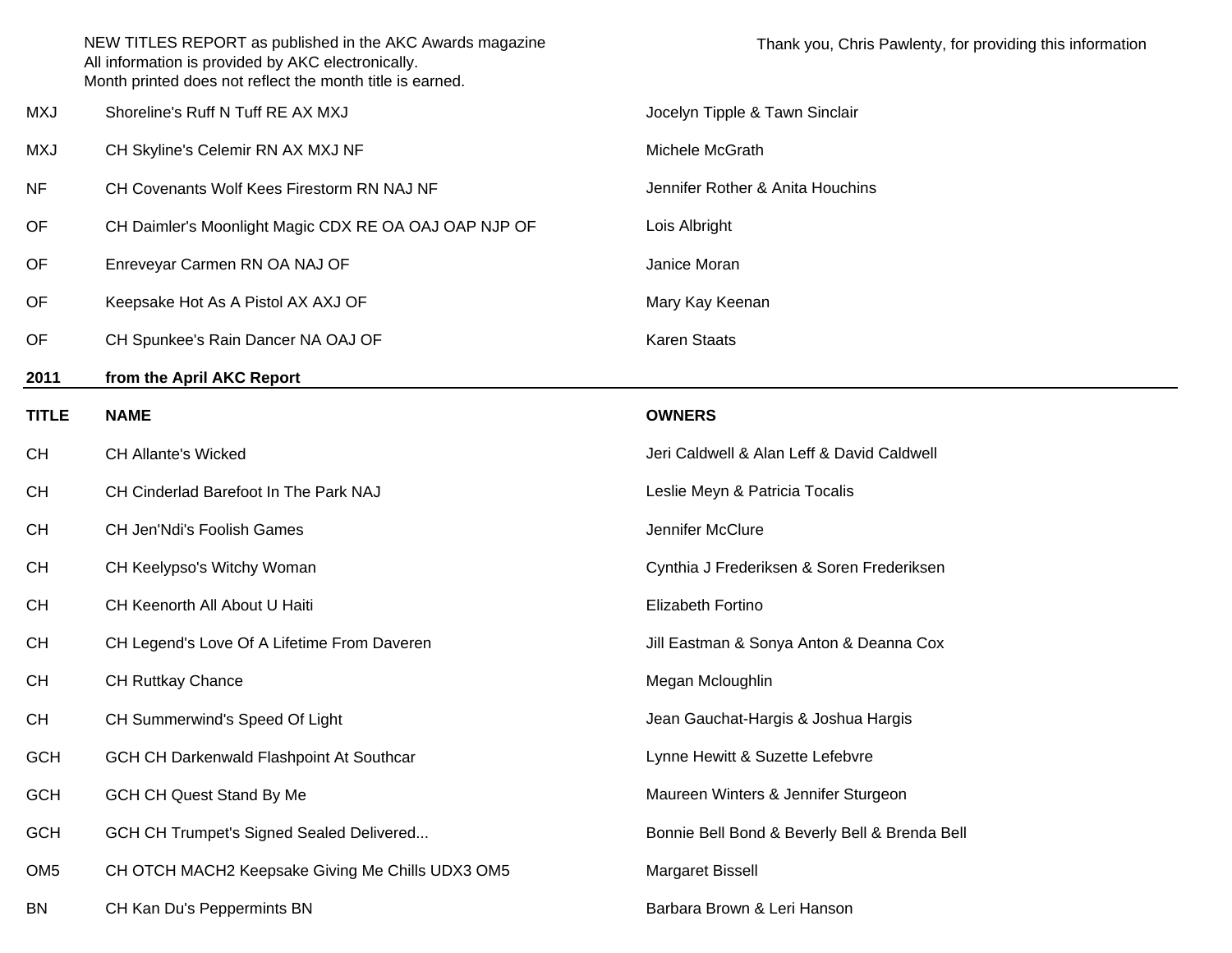| <b>CH</b>          | CH Adonai's Free Indeed                                                                                                                                                      | Julie Jacob & Melinda Hughes                              |
|--------------------|------------------------------------------------------------------------------------------------------------------------------------------------------------------------------|-----------------------------------------------------------|
| <b>TITLE</b>       | <b>NAME</b>                                                                                                                                                                  | <b>OWNERS</b>                                             |
| 2011               | from the May AKC Report                                                                                                                                                      |                                                           |
| MACH <sub>10</sub> | MACH10 Afkee's Megamotion MXF TQX                                                                                                                                            | Maureen Waldron                                           |
| MACH <sub>3</sub>  | CH MACH3 Shoreline's Tuff Act To Follow CDX RAE XF                                                                                                                           | Tawn Sinclair & John Sinclair                             |
| MXF                | CH MACH3 Shoreline's Tuff Act To Follow CDX RAE MXF                                                                                                                          | Tawn Sinclair & John Sinclair                             |
| OF                 | CH Keepsake Firestarter VCD1 CDX RA OAJ OF                                                                                                                                   | Jean Munger                                               |
| <b>NF</b>          | Winsome's Raising The Bar NAJ NF                                                                                                                                             | Kristine Arnds                                            |
| <b>NF</b>          | Shoreline's Ruff N Tuff RE AX MXJ NF                                                                                                                                         | Jocelyn Tipple & Tawn Sinclair                            |
| <b>NF</b>          | GCH CH Parrkees Perpetual Motion At Shoreline CD RE OA OAJ NF                                                                                                                | Patricia Voyles & Tawn Sinclair & Eileen A Parr           |
| MXJ                | CH Traleigh Kj Elektralyte CD RN AX MXJ OF                                                                                                                                   | Emily Taggart & Kristen Dowd                              |
| <b>AXJ</b>         | CH Nightwind Mighty Mac NA AXJ NAP NJP                                                                                                                                       | Michael J Coates Jr.                                      |
| AXJ                | CH Jamynn's Onetoomany Coladas CDX OA AXJ                                                                                                                                    | <b>Shirley Kilpatrick</b>                                 |
| <b>OJP</b>         | Kody OJP                                                                                                                                                                     | Dina Zinnes                                               |
| <b>OJP</b>         | Daimler's Gizmos 'N Gadgets RA MX MXJ OAP OJP OF                                                                                                                             | Lynne Anderson                                            |
| <b>NAJ</b>         | Winsome's Raising The Bar NAJ                                                                                                                                                | Kristine Arnds                                            |
| МX                 | CH Daimler's Summer Adventure CDX RA MX MXJ OF                                                                                                                               | Joy-Ann Pool                                              |
| <b>NA</b>          | Winsome's Raising The Bar NA NAJ NF                                                                                                                                          | Kristine Arnds                                            |
| <b>RE</b>          | CH Winsome's Check Me Over CD RE                                                                                                                                             | Kristine Arnds & Tawn Sinclair & Charlene Valdez          |
| <b>RE</b>          | CH Keepsake Firestarter VCD1 CDX RE OAJ OF                                                                                                                                   | Jean Munger                                               |
| <b>RE</b>          | <b>Foxfair Audacious RE</b>                                                                                                                                                  | Deborah A Lynch & Jeanne Buente                           |
| <b>RE</b>          | Covenants Jeweled Sierra RE AX MXJ NF                                                                                                                                        | Karen Staats & Anita Houchins                             |
|                    | NEW TITLES REPORT as published in the AKC Awards magazine<br>All information is provided by AKC electronically.<br>Month printed does not reflect the month title is earned. | Thank you, Chris Pawlenty, for providing this information |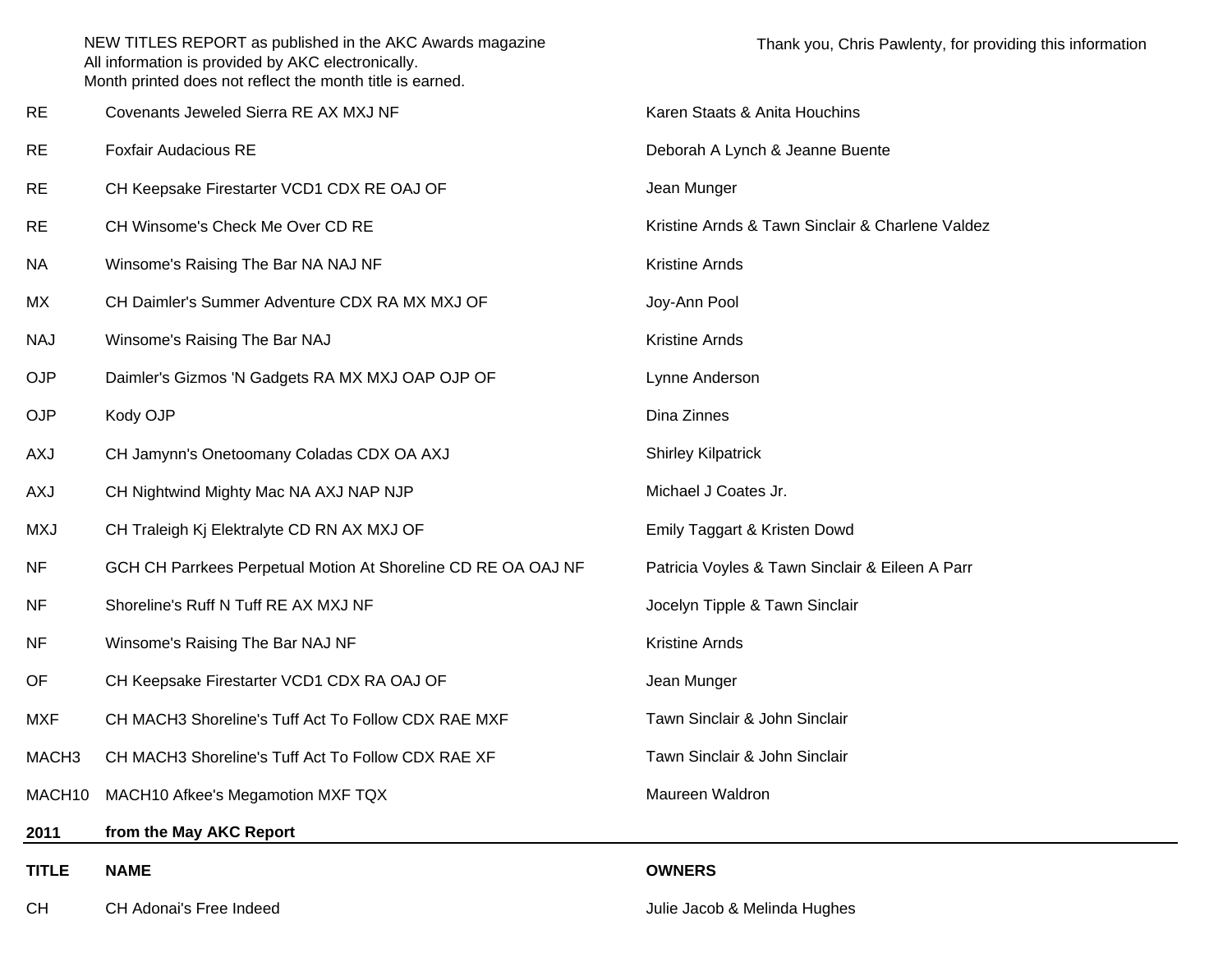| CН         | CH Chic's Smooth Move                            | Ann Margaret Cerciello & Robin Hite                   |
|------------|--------------------------------------------------|-------------------------------------------------------|
| CН         | <b>CH Cinderlad Perfect Storm</b>                | Charlie Zimmerman & Debra S Leonard & Sandra Zimmeman |
| CН         | CH Jamynn's I'M Not An Outlaw                    | <b>Shirley Kilpatrick</b>                             |
| CН         | <b>CH Keesrich Wizard</b>                        | <b>Gail Riches</b>                                    |
| CН         | CH Kidkees Makes Me Giggle RN                    | Kathy Gray                                            |
| CН         | CH Shoreline's Tuff Enuf RA                      | Tawn Sinclair & John Sinclair                         |
| CН         | CH Skyline's Had To Be Bonnyvale Karolina        | Kristen Cullen D.V.M. & Susan Cullen                  |
| CН         | <b>CH Skyline's Natural Selection</b>            | Susan Cullen & Kristen Cullen D.V.M.                  |
| CН         | <b>CH Windrift's Line Dancer</b>                 | Joanne Reed                                           |
| CН         | CH Windrift's Money Maker                        | Roy Gum & Terri Gum                                   |
| CН         | CH Woodhill's Stealing The Trust                 | <b>Heather Myers</b>                                  |
| <b>GCH</b> | <b>GCH CH Olefort G.I. Blues</b>                 | Ms. Angela F Curtis                                   |
| <b>GCH</b> | <b>GCH CH Showtyme's Happy Feet</b>              | Lori Hooper                                           |
| CD         | Foxfair Edan O'Erin CD                           | <b>Ward Griffiths</b>                                 |
| CD         | CH Keepsake Lite My Fire CD OA AXJ NF            | Margaret Bissell                                      |
| CD         | CH Keeshoda's Dream Cruiser CD RN                | Joyce Potoff                                          |
| UDX4       | CH OTCH MACH2 Keepsake Giving Me Chills UDX4 OM5 | Margaret Bissell                                      |
| <b>RN</b>  | Ankor's Young At Heart RN                        | Joyce Perkins                                         |
| RN         | Keekichi's Klassic Irish Dancer RN               | Ann M McHugh                                          |
| <b>RN</b>  | <b>Kelly RN</b>                                  | Charlene Valdez                                       |
| <b>RN</b>  | Shoreline's Ruby Slippers RN                     | Patricia Voyles & Tawn Sinclair                       |
| RA         | CH Daimler Wynwood Rhythm N Blues RA             | Lois Albright                                         |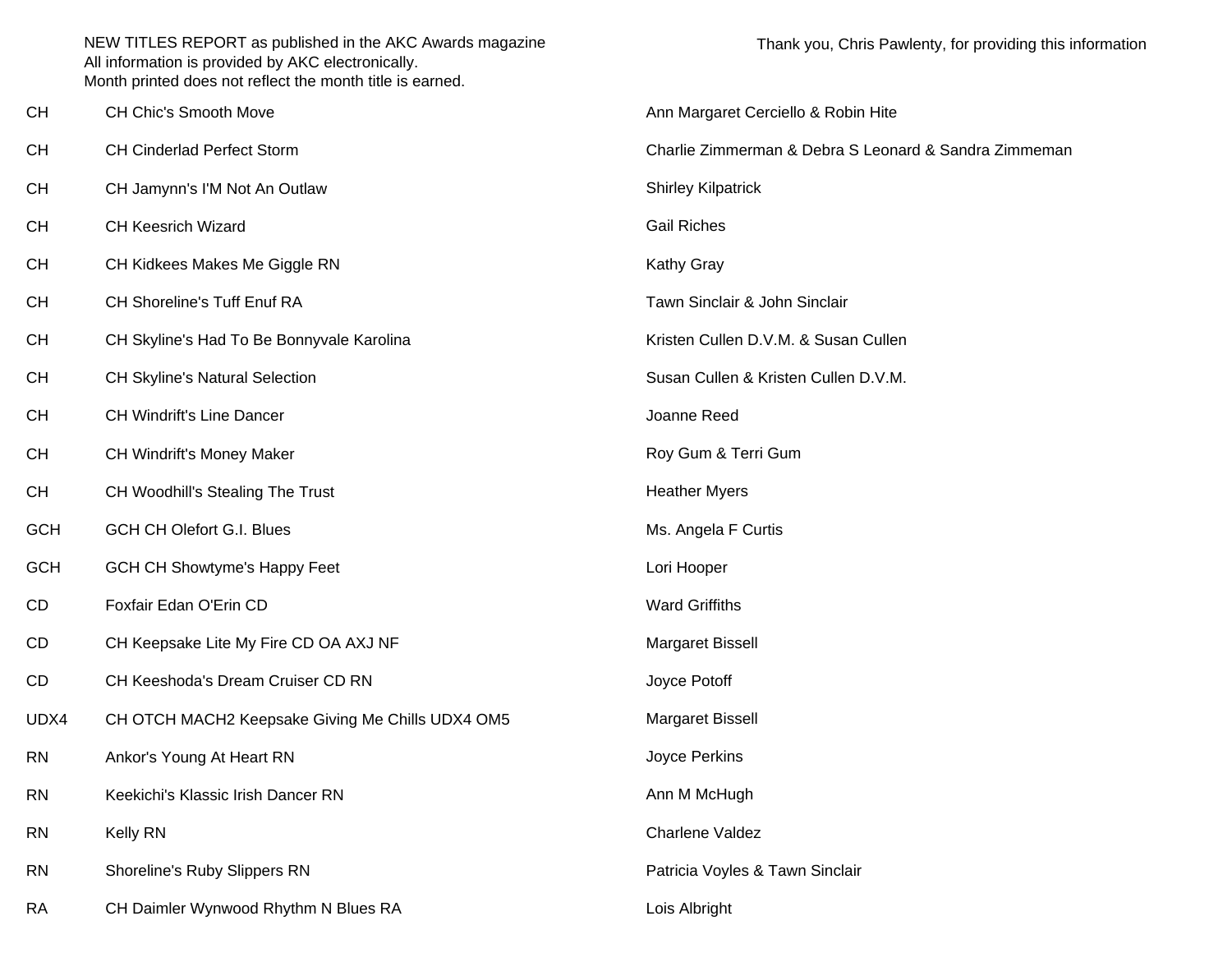RA CH Kidkees Island Guru RARA Shoreline's Tuff Enuf RARE Shoreline's Easy Rider RE Charlene Valdez & Kristine Arnds & Tawn Sinclair RAE CH Shoreline Guinness For Barkee CD RAE AX AXJNA CH Candylane's Ikon Extravagant Edition NA NAJ Ruth Thompson & Kathi Fleischer NA CH Windrifs Right On The Money NA NAJ NF **State Account CH Windrifs Right On The Money NA NAJ NF** State And Money NA NAJ NF OA Afkee's Berberella OA NAJ NFOA Kameo's Just For Fun OA NAJOA CH Keepsake Firestarter VCD2 RE OF Jean Munger and Munger OA CH Nightwind Mighty Mac OA AXJ NAP NJP Michael J Coates Jr. OA CH Windrift's Samba OA OAJ OFAX Greykees Prince Charming RN AX OAJ OF Steve Dworkin MXJ Trumpet's Kentucky Rain MX MXJ Kay Vonnahme NAJ Kealoha's Last Call NAJOAJ CH Windrift's Samba OA OAJ OFAXJ CH Amjukees Raised On Rock AX AXJ **Janice Graves** Janice Graves AXJ GCH CH Parrkees Perpetual Motion At Shoreline CD RE OA AXJ OF Patricia Voyles & Tawn Sinclair & Eileen A Parr AXJ Trumpet's U Started It OA AXJ Harold Brizee & Patti Brizee MXJ B Mi Glamour Gal O' Mine RE AX MXJ OAP AJP NFNF CH Cinderlad Barefoot In The Park NAJ NFNF Mandy Durbak AX MXJ NF Shelley Durbak AX MXJ NF Shelley Durbak NF CH Windrifs Right On The Money NA NAJ NF The Money Noting the Superintent Communist CH Windrife Reed & Karen O'Neal

Thank you, Chris Pawlenty, for providing this information

 Nancy Baggott & Kathy Gray & Robert Johnson Tawn Sinclair & John Sinclair Robyn M Mcnutt & Tawn Sinclair & Blaine E Mcnutt Lexie E Billman Debra J Mennel Joanne Reed Mario Stalker & Esther Stalker Joanne Reed Patricia DunhamLeslie Meyn & Patricia Tocalis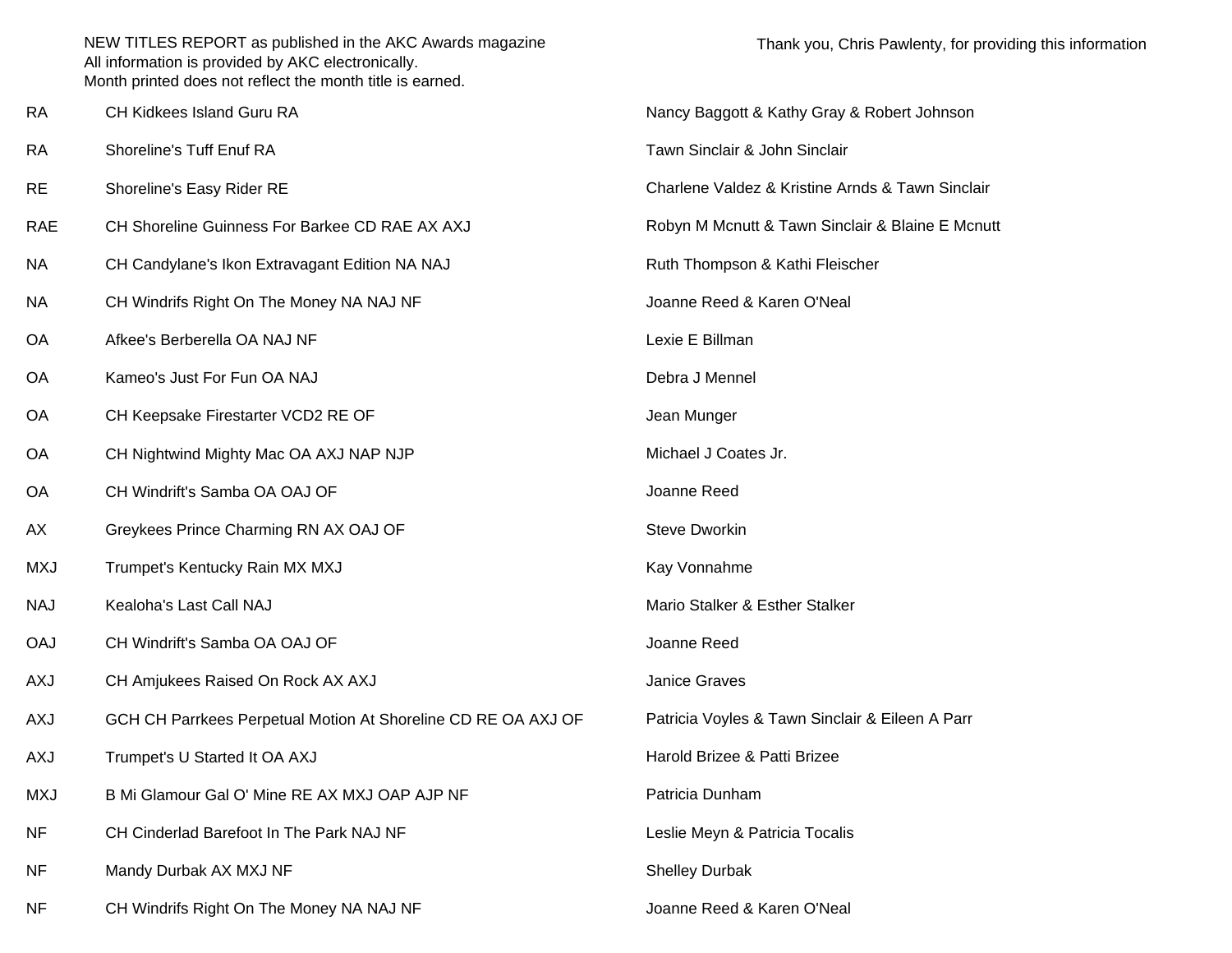|                   | NEW TITLES REPORT as published in the AKC Awards magazine<br>All information is provided by AKC electronically.<br>Month printed does not reflect the month title is earned. | Thank you, Chris Pawlenty, for providing this information |
|-------------------|------------------------------------------------------------------------------------------------------------------------------------------------------------------------------|-----------------------------------------------------------|
| OF.               | GCH CH Parrkees Perpetual Motion At Shoreline CD RE OA OAJ OF                                                                                                                | Patricia Voyles & Tawn Sinclair & Eileen A Parr           |
| OF.               | CH Windrift's Samba OA OAJ OF                                                                                                                                                | Joanne Reed                                               |
| MACH <sub>2</sub> | MACH2 Rainkees He's Got Razzmatazz RN MXF                                                                                                                                    | Beth Godwin                                               |
| MACH3             | MACH3 Jo-Lyn's Summer Mist CDX XF                                                                                                                                            | Kay Vonnahme & Janit L Johnson                            |
| 2011              | from the June AKC Report                                                                                                                                                     |                                                           |

| <b>Title</b> | <b>Name</b>                             | Owner                                                           |
|--------------|-----------------------------------------|-----------------------------------------------------------------|
| <b>CH</b>    | CH Admiraal's Shooting Star             | Lori Hooper & Shannon DeBrain                                   |
| <b>CH</b>    | <b>CH Cinnakees Christian Louboutin</b> | Cathy Cinnamon & Garry Cinnamon                                 |
| <b>CH</b>    | CH Jo-Lyn's Ferrari                     | Tammy Siegers & Janit L Johnson                                 |
| <b>CH</b>    | CH Jo-Lyn's Kiss Me Kate                | Janit L Johnson                                                 |
| <b>CH</b>    | CH Jo-Lyn's Kiss The Sky At Jen'Ndi     | Janit L Johnson                                                 |
| <b>CH</b>    | <b>CH Olefort Girl Happy</b>            | Ms. Ashley Lauren McLeod & Mrs. Gail McLeod & Ms. Angela Curtis |
| <b>CH</b>    | CH Shamrock-Kealoha Buys Another Round  | Laura Lenci & Shannon L Kelly & Wanda Milwee & Bill Milwee      |
| <b>CH</b>    | CH Shoreline's Way Too Tuff BN RA       | Robyn M Mcnutt & Blaine E Mcnutt                                |
| <b>CH</b>    | CH Sonata Season Secret At Daimler      | Diane Benz & Terry Benz & Laura Benz                            |
| <b>CH</b>    | <b>CH Sweetkees Five Quid Ruttkay</b>   | Tammy Sweet & L Mae Evans                                       |
| <b>CH</b>    | <b>CH Sweetkees Starburst Ruttkay</b>   | Tammy Sweet & Vernon Sweet                                      |
| <b>CH</b>    | CH Trumpet's Too Darn Hot               | Bonnie Davis & Beth Blankenship                                 |
| <b>CH</b>    | CH Vosdal's That Petty Magic Mile       | Lanora I Madden & Paul R Madden                                 |
| <b>CH</b>    | CH Windrift's Southern Star             | Sharon Shipek & Joanne Reed                                     |
| <b>CH</b>    | CH Wyndjamr's Barefoot Contessa         | Robin G Skinner & Kenneth J Skinner                             |
| <b>GCH</b>   | GCH CH Jocose Hollywood Star            | Mrs. Maureen Garappolo                                          |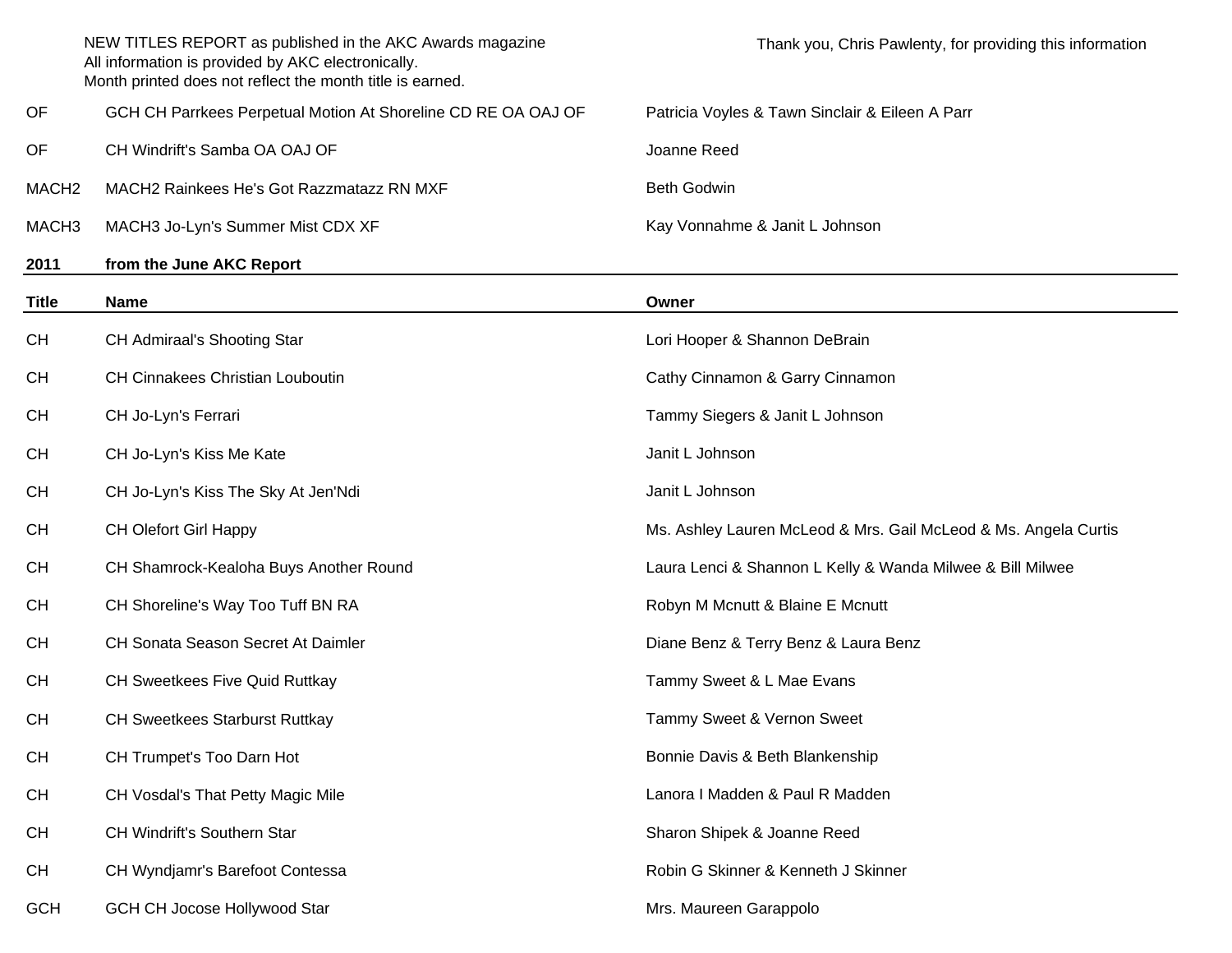|            | NEW TITLES REPORT as published in the AKC Awards magazine<br>All information is provided by AKC electronically.<br>Month printed does not reflect the month title is earned. | Thank you, Chris Pawlenty, for providing this information |
|------------|------------------------------------------------------------------------------------------------------------------------------------------------------------------------------|-----------------------------------------------------------|
| <b>GCH</b> | GCH CH Kan Du's Peppermints BN                                                                                                                                               | Barbara Brown & Leri Hanson                               |
| <b>GCH</b> | GCH CH Karolina Bonnyvale Wants To Be                                                                                                                                        | Bonnie Fowler & Rob Fowler                                |
| <b>GCH</b> | <b>GCH CH Ruttkay Chance</b>                                                                                                                                                 | Megan Mcloughlin                                          |
| <b>GCH</b> | <b>GCH CH Windrifts Non-Negotiable Asset</b>                                                                                                                                 | Joanne Reed & Liz L McKnight & Ronald Spaulding           |
| <b>GCH</b> | GCH CH Wund R Y Sheza Superstar At Paugh Prints                                                                                                                              | Sherri Alspaugh & Terry Van Schyndel                      |
| CD         | Cinnakees I'M A Believer CD                                                                                                                                                  | Cathy Cinnamon & Garry Cinnamon                           |
| CD         | CH Kj's Purrsuit Of Glory CD                                                                                                                                                 | Linda Ziegler                                             |
| <b>CDX</b> | Rodney Harold Rufus CDX RAE AX AXJ NF                                                                                                                                        | <b>Elizabeth Strick</b>                                   |
| <b>CDX</b> | Trumpet's Grand Illusion CDX                                                                                                                                                 | Jeff Arway & Denise Arway                                 |
| <b>BN</b>  | CH Shoreline's Tuff Enuf BN RA                                                                                                                                               | Tawn Sinclair & John Sinclair                             |
| <b>BN</b>  | Shoreline's Way Too Tuff BN RN                                                                                                                                               | Robyn M Mcnutt & Blaine E Mcnutt                          |
| <b>RN</b>  | <b>Charming Contessa RN</b>                                                                                                                                                  | Kimberly Higgins                                          |
| <b>RN</b>  | Kameo's Handiwork Of Chumani RN                                                                                                                                              | Katharine Patterson                                       |
| <b>RN</b>  | Shoreline's Way Too Tuff BN RN                                                                                                                                               | Robyn M Mcnutt & Blaine E Mcnutt                          |
| <b>RA</b>  | CH Covenants Wolf Kees Firestorm RA NAJ NF                                                                                                                                   | Jennifer Rother & Anita Houchins                          |
| <b>RA</b>  | CH Shoreline's Way Too Tuff BN RA                                                                                                                                            | Robyn M Mcnutt & Blaine E Mcnutt                          |
| <b>RE</b>  | <b>Greenkees Rolf RE</b>                                                                                                                                                     | Alice Thayer                                              |
| <b>RE</b>  | Keedox High Flyer CD RE                                                                                                                                                      | Karen Squier                                              |
| <b>NA</b>  | Kealoha's Last Call NA NAJ                                                                                                                                                   | Mario Stalker & Esther Stalker                            |
| OA         | Winsome's Raising The Bar OA NAJ NF                                                                                                                                          | Kristine Arnds                                            |
| <b>AXP</b> | Kimar's Prime Time In Sprookje AXP AJP NFP                                                                                                                                   | Sherilyn Solanick & John R Samuel                         |
| МX         | CH Skyline's Celemir RN MX MXJ NF                                                                                                                                            | Michele McGrath                                           |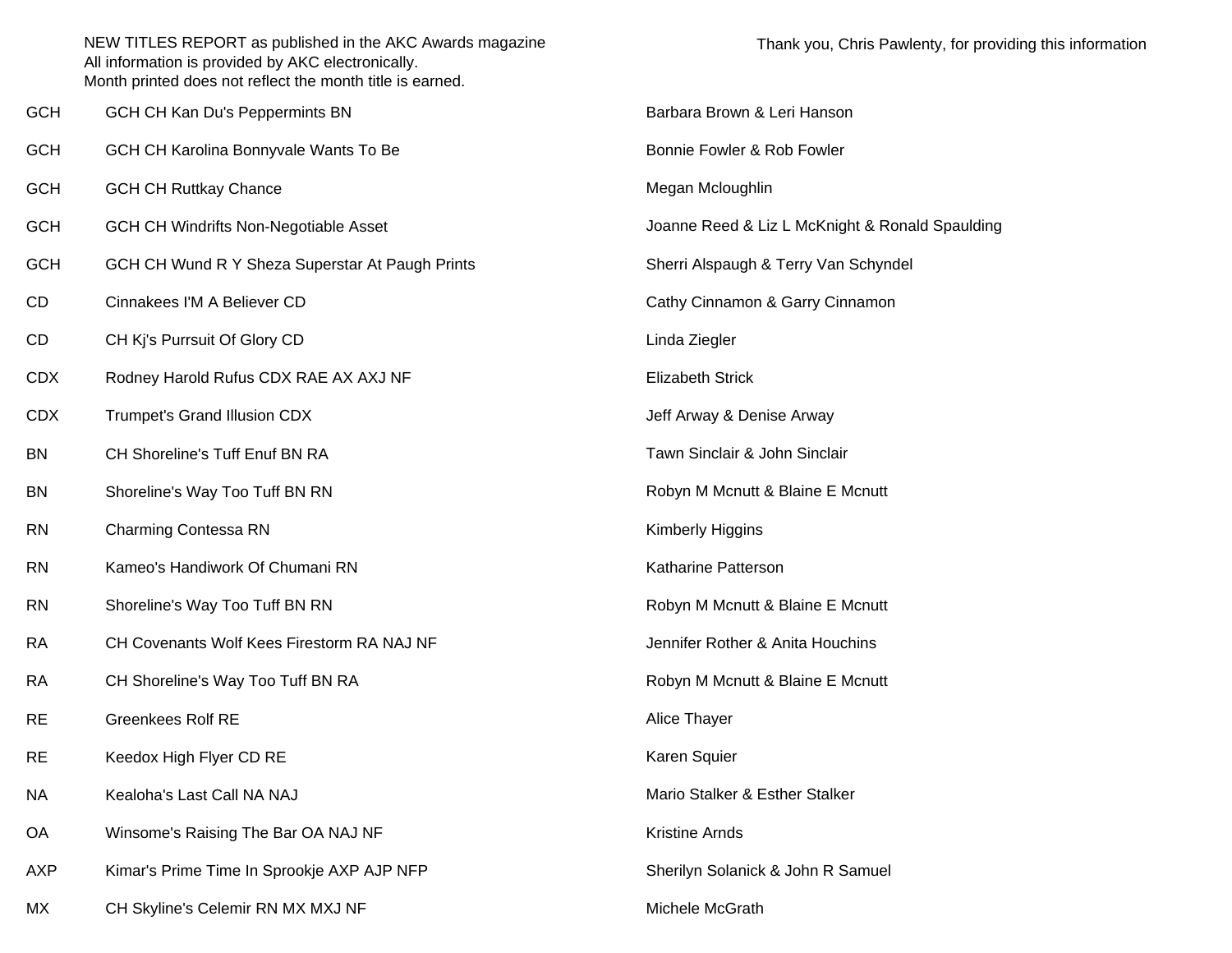|              | NEW TITLES REPORT as published in the AKC Awards magazine<br>All information is provided by AKC electronically.<br>Month printed does not reflect the month title is earned. | Thank you, Chris Pawlenty, for providing this information |
|--------------|------------------------------------------------------------------------------------------------------------------------------------------------------------------------------|-----------------------------------------------------------|
| NAJ          | Shamrock Chicken O' The Sea NA NAJ                                                                                                                                           | Loretta Sue Hunt & Phillip Hunt                           |
| NAJ          | CH Sun-Kiss Roxy CD RE NAJ                                                                                                                                                   | Kathleen A Bloden & Donna Williams & Ernest Williams      |
| <b>OAJ</b>   | Afkee's Berberella OA OAJ NF                                                                                                                                                 | Lexie E Billman                                           |
| <b>OAJ</b>   | CH Foxfair Impetuous RE OA OAJ                                                                                                                                               | Deborah A Lynch & Jeanne Buente                           |
| <b>OAJ</b>   | Kameo's Just For Fun OA OAJ                                                                                                                                                  | Debra J Mennel                                            |
| <b>OAJ</b>   | Ruttkay Autumn Bronze VCD1 CDX RE OAJ OF                                                                                                                                     | Daisy Mae Kramer                                          |
| <b>AXJ</b>   | Greykees Prince Charming RN AX AXJ OF                                                                                                                                        | <b>Steve Dworkin</b>                                      |
| <b>AJP</b>   | Daimler's Gizmos 'N Gadgets RA MX MXJ OAP AJP OF                                                                                                                             | Lynne Anderson                                            |
| <b>MXJ</b>   | CH Kj's Oh I Wund-R-Y RN AX MXJ NF                                                                                                                                           | <b>Emily Taggart</b>                                      |
| <b>NF</b>    | CH Riverfox Dora The Explorer BN RE OA OAJ NF                                                                                                                                | Rebecca B Preston                                         |
| <b>NF</b>    | Shamrock Chicken O' The Sea NA NAJ NF                                                                                                                                        | Loretta Sue Hunt & Phillip Hunt                           |
| <b>NFP</b>   | CH Astarz Pure Imagination NJP NFP                                                                                                                                           | Donna Stekli & Kathryn Barker                             |
| OF           | Afkee's Berberella OA OAJ OF                                                                                                                                                 | Lexie E Billman                                           |
| XF           | CH Daimler's Summer Adventure CDX RA MX MXJ XF                                                                                                                               | Joy-Ann Pool                                              |
| XF           | Leslie's Little Kiwi MX AXJ XF                                                                                                                                               | Leslie Meyn                                               |
| <b>MXF</b>   | Sherwood's Selah MX MXJ MXF                                                                                                                                                  | Ms. Kimberly D Smith                                      |
| <b>TQX</b>   | MACH2 Rainkees He's Got Razzmatazz RN MXF TQX                                                                                                                                | <b>Beth Godwin</b>                                        |
| <b>MACH</b>  | CH MACH Paradise Kees' Alotta Colada UD                                                                                                                                      | <b>Shirley Kilpatrick</b>                                 |
|              | 2011 from the July AKC Report                                                                                                                                                |                                                           |
| <b>Title</b> | <b>Name</b>                                                                                                                                                                  | Owner                                                     |
| <b>CH</b>    | CH Imagine Against All Odds                                                                                                                                                  | Carolyn Schaldecker & Vernon Schaldecker                  |
| <b>CH</b>    | CH Jen'Ndi's Lyrical Dreams For Jo-Lyn                                                                                                                                       | Diane Wright                                              |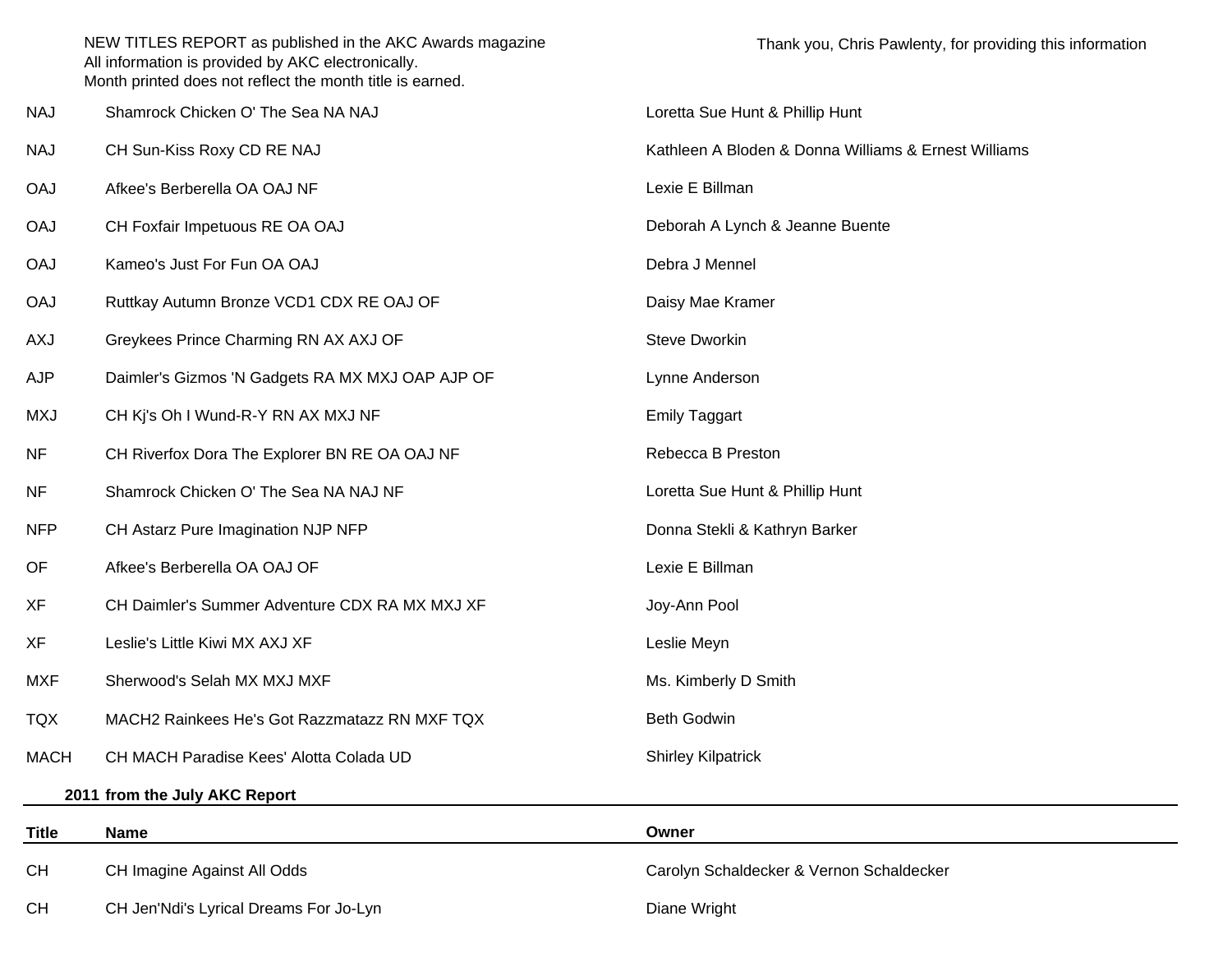| CН  | CH Kj's Black Eyed Pea                                   | Kristen Dowd                                                         |
|-----|----------------------------------------------------------|----------------------------------------------------------------------|
| CН  | <b>CH Markwright's Majestic Marquis</b>                  | Patricia Kaminski & Darryl Kaminski                                  |
| CН  | CH Masada's Bold Ruler At Cascadia                       | Teresa Cook & Helen L Wymore & Brian Cook                            |
| CН  | CH Richwoods My Magic Kisses                             | Charlotte A Richards & Florine Bastuba                               |
| CН  | CH Ruttkay C Squared                                     | L Mae Evans                                                          |
| CН  | <b>CH Trumpet's Tuesdays Gone</b>                        | Beth Blankenship                                                     |
| GCH | <b>GCH CH Keelypso's Witchy Woman</b>                    | Cynthia J Frederiksen & Soren Frederiksen                            |
| GCH | GCH CH Keenorth All About U Haiti RN                     | Elizabeth Fortino                                                    |
| GCH | GCH CH MACH3 Shoreline's Tuff Act To Follow CDX RAE MXF  | Tawn Sinclair & John Sinclair                                        |
| GCH | <b>GCH CH Skyline's Eloquent Edition</b>                 | Stephen Lambright & Susan Cullen & Sandra Lambright & Kristen Cullen |
| GCH | <b>GCH CH Windrift's Southern Star</b>                   | Sharon Shipek & Joanne Reed                                          |
| CD  | Nightwind Lighting Up A Storm CD                         | <b>Brittany Bayne</b>                                                |
| CD  | MACH2 Rainkees He's Got Razzmatazz CD RA MXF TQX         | <b>Beth Godwin</b>                                                   |
| CD  | GCH CH Wund R Y Sheza Superstar At Paugh Prints CD BN RN | Sherri Alspaugh & Terry Van Schyndel                                 |
| UD  | CH Daimler's Summer Adventure UD RA MX MXJ XF            | Joy-Ann Pool                                                         |
| OM6 | CH OTCH MACH2 Keepsake Giving Me Chills UDX4 OM6         | Margaret Bissell                                                     |
| ΒN  | Allante's Miss Independent BN RN                         | Vicky Leitner & Jeri Caldwell                                        |
| ΒN  | Kameo's B My Imagination BN RN                           | Laura Inman                                                          |
| ΒN  | CH Richwoods Special Forces BN RN                        | Elizabeth D Fortino & Charlotte A Richards                           |
| ΒN  | Shoreline's Ruby Slippers BN RN                          | Patricia Voyles & Tawn Sinclair                                      |
| ΒN  | CH Trumpet's Too Darn Hot BN                             | Bonnie Davis & Beth Blankenship                                      |
| ΒN  | GCH CH Wund R Y Sheza Superstar At Paugh Prints BN       | Sherri Alspaugh & Terry Van Schyndel                                 |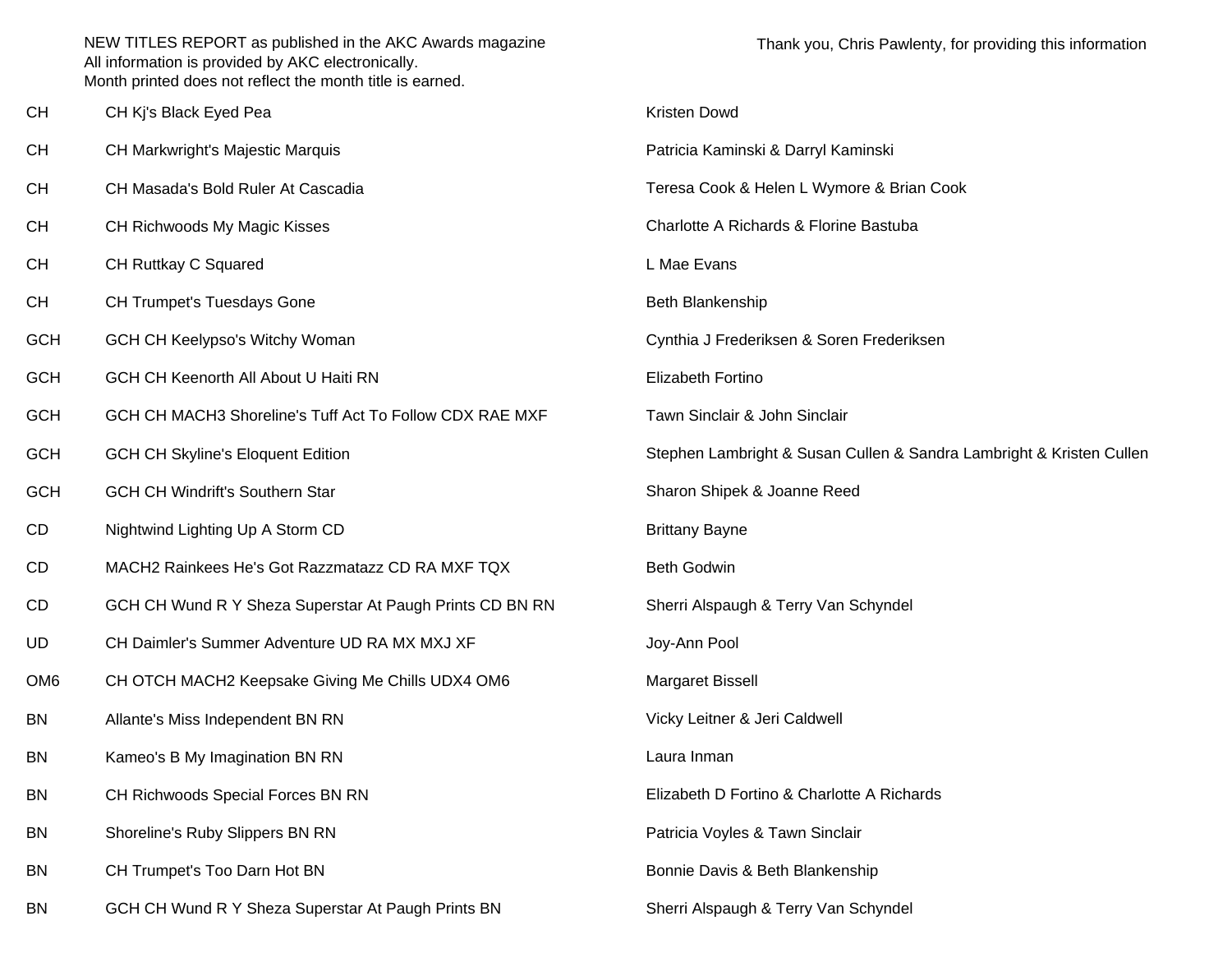| RN   | Imagine Great Success RN                                 | <b>Marilyn Cornelius</b>                    |
|------|----------------------------------------------------------|---------------------------------------------|
| RN   | CH Keenorth All About U Haiti RN                         | Elizabeth Fortino                           |
| RN   | GCH CH Wund R Y Sheza Superstar At Paugh Prints CD BN RN | Sherri Alspaugh & Terry Van Schyndel        |
| RA   | Greykees Prince Charming RA AX AXJ OF                    | <b>Steve Dworkin</b>                        |
| RA   | CH Imagine Sherwood B Funny RA OAP OJP                   | Carolyn Schaldecker                         |
| RA   | Keesbrook's Tourmaline Blues UD RA OA OAJ                | Lila Dann                                   |
| RA   | MACH2 Rainkees He's Got Razzmatazz RA MXF TQX            | Beth Godwin                                 |
| RE   | Covenant High Priestess CD RE MX MXJ XF                  | Frances D'Amico & Patricia Ferguson         |
| RE   | CH Kidkees Island Guru RE                                | Nancy Baggott & Kathy Gray & Robert Johnson |
| RAE  | Shaker Hill Moli V Greenkees RAE                         | Alice L Thayer                              |
| RAE2 | Rodney Harold Rufus CDX RAE2 MX AXJ OF                   | Elizabeth Strick                            |
| ΝA   | Foxfair Audacious RE NA                                  | Deborah A Lynch & Jeanne Buente             |
| ΝA   | Geluk Is Damita NA NAJ                                   | <b>Maureen Clements</b>                     |
| ΝA   | CH Imagine Harry Potter RN NA NAJ                        | Carolyn Schaldecker & Vernon Schaldecker    |
| ΝA   | CH Kj's Livin The Dream NA NAJ                           | <b>Shirley Kilpatrick</b>                   |
| ΝA   | Resq's Ruger 514 NA                                      | Mrs. Shelley Durbak & Mr. Joseph Durbak     |
| NAP  | Geluk Is Enchanting NAP NJP                              | <b>Maureen Clements</b>                     |
| ОA   | Kealoha's Last Call OA NAJ                               | Mario Stalker & Esther Stalker              |
| АX   | Keepsake Karolina Dreamin' AX OAJ                        | Lydia B Taylor & James Taylor               |
| АX   | CH Skyline's Isabella The Ball AX OAJ                    | Ruth Thompson                               |
| МX   | Rodney Harold Rufus CDX RAE MX AXJ OF                    | <b>Elizabeth Strick</b>                     |
| NAJ  | Allante's Limited Edition CDX RA NAJ                     | Lisa L Mueller & Richard L Mueller          |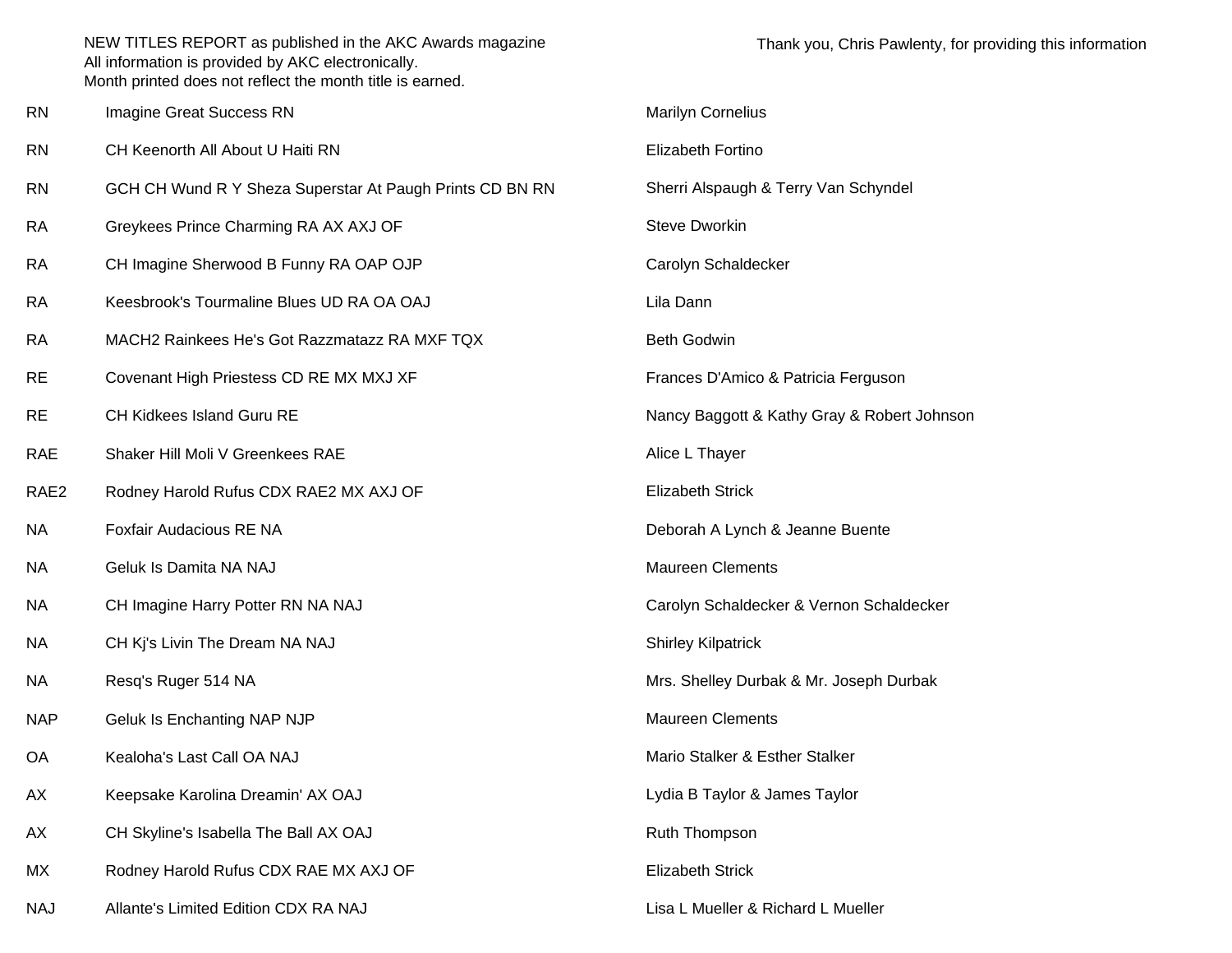|                   | NEW TITLES REPORT as published in the AKC Awards magazine<br>All information is provided by AKC electronically.<br>Month printed does not reflect the month title is earned. | Thank you, Chris Pawlenty, for providing t           |
|-------------------|------------------------------------------------------------------------------------------------------------------------------------------------------------------------------|------------------------------------------------------|
| NAJ               | Flowerkees Sweet Alyssum Geluk RN NAJ                                                                                                                                        | M Frances Boyle & Nancy H Aldrich                    |
| NAJ               | Geluk Is Damita NA NAJ                                                                                                                                                       | <b>Maureen Clements</b>                              |
| NAJ               | CH Kj's Livin The Dream NAJ                                                                                                                                                  | <b>Shirley Kilpatrick</b>                            |
| <b>NJP</b>        | Geluk Is Enchanting NAP NJP                                                                                                                                                  | <b>Maureen Clements</b>                              |
| <b>OAJ</b>        | CH Candylane's Ikon Extravagant Edition NA OAJ                                                                                                                               | Ruth Thompson & Kathi Fleischer                      |
| <b>OAJ</b>        | Vandys Titania CD RE NA OAJ                                                                                                                                                  | Barbara Eng & Carole Henry                           |
| <b>OAJ</b>        | Winsome's Raising The Bar OA OAJ NF                                                                                                                                          | <b>Kristine Arnds</b>                                |
| AXJ               | Afkee's Berberella OA AXJ OF                                                                                                                                                 | Lexie E Billman                                      |
| AXJ               | CH Daimler's Moonlight Magic CDX RE OA AXJ OAP NJP OF                                                                                                                        | Lois Albright                                        |
| AXJ               | CH Keepsake Firestarter VCD2 RE AXJ OF                                                                                                                                       | Jean Munger                                          |
| AXJ               | Spirit's Ready For Prime Time OA AXJ NF                                                                                                                                      | Joni Griffith                                        |
| <b>NF</b>         | CH Amjukees Regal Discovery OA OAJ NF                                                                                                                                        | Roseann Vorce                                        |
| <b>NF</b>         | Owenbriar's Rockin' Robin RN NAJ NF                                                                                                                                          | Leslie A Meyn                                        |
| <b>NF</b>         | Spirit's Ready For Prime Time OA OAJ NF                                                                                                                                      | Joni Griffith                                        |
| <b>NF</b>         | CH Sun-Kiss Roxy CD RE NAJ NF                                                                                                                                                | Kathleen A Bloden & Donna Williams & Ernest Williams |
| <b>OF</b>         | CH Keepsake Ice On Fire CDX MX MXJ OF                                                                                                                                        | Margaret Bissell                                     |
| OF                | Rodney Harold Rufus CDX RAE MX AXJ OF                                                                                                                                        | <b>Elizabeth Strick</b>                              |
| XF                | Keepsake Hot As A Pistol AX AXJ XF                                                                                                                                           | Mary Kay Keenan                                      |
| XF                | Sonata's Start Your Engines CD RE MX MXJ XF                                                                                                                                  | Mary Beth Wajda                                      |
| MACH <sub>6</sub> | MACH6 Imagine Great Expectations CD RE NAP NJP MXF TQX                                                                                                                       | Beth Godwin                                          |
|                   | 2011 from the August AKC Report                                                                                                                                              |                                                      |

**Title Name**

**e** Owner

this information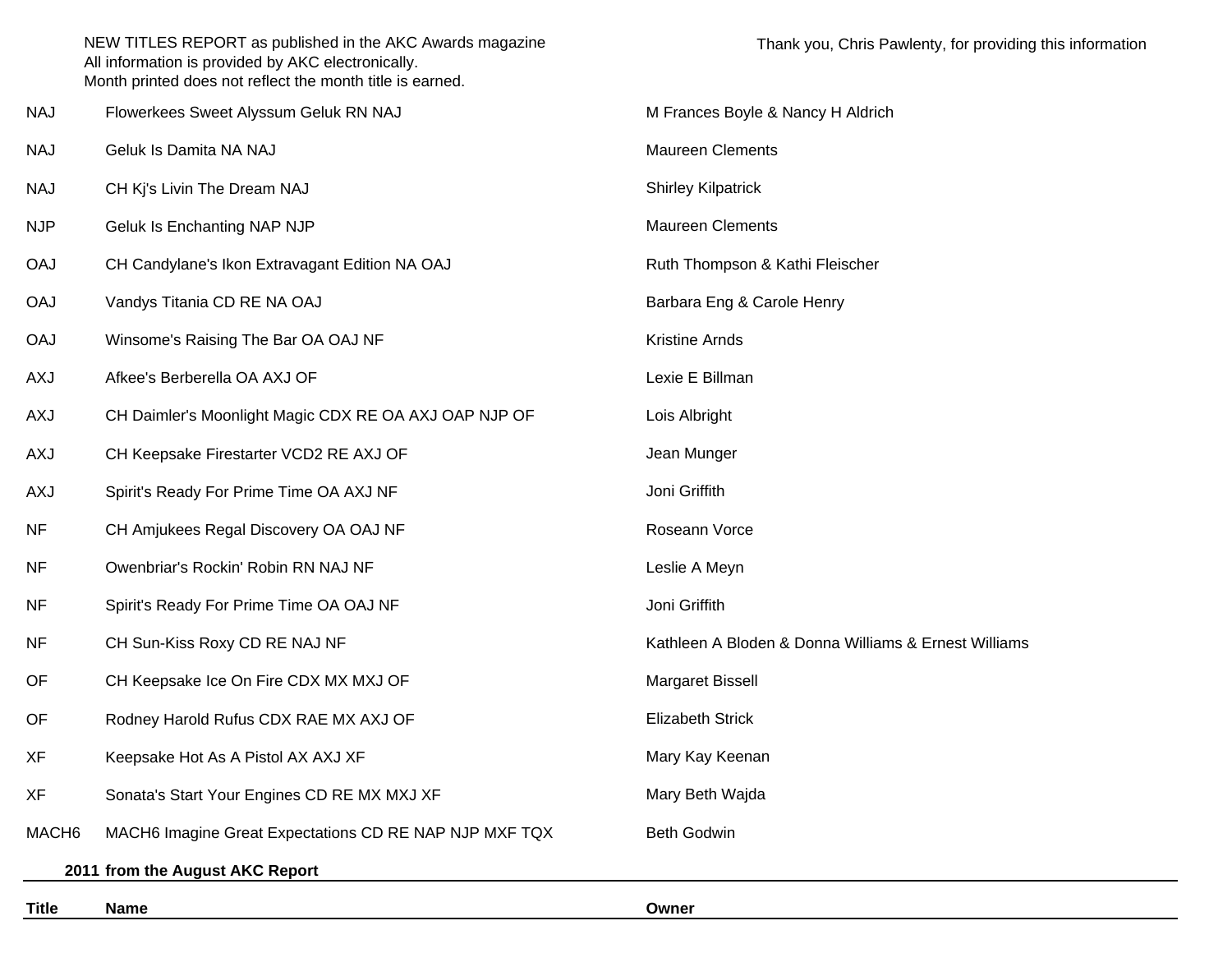|            | NEW TITLES REPORT as published in the AKC Awards magazine<br>All information is provided by AKC electronically.<br>Month printed does not reflect the month title is earned. | Thank you, Chris Pawlenty, for providing this information               |
|------------|------------------------------------------------------------------------------------------------------------------------------------------------------------------------------|-------------------------------------------------------------------------|
| <b>CH</b>  | CH Ashbrook's Indian Love Song                                                                                                                                               | Kathleen M Trieschmann & Linda Moss                                     |
| <b>CH</b>  | CH B Mi Jaunty Jinnee                                                                                                                                                        | Irene Munson & Betty Munson                                             |
| <b>CH</b>  | <b>CH Glimlach's Gitan</b>                                                                                                                                                   | Joanne Slaney                                                           |
| <b>CH</b>  | CH Misty at Smokee Ridge                                                                                                                                                     | Cathy E Sicard & Ed Sicard                                              |
| <b>CH</b>  | <b>CH Ruttkay Maximus</b>                                                                                                                                                    | Kathleen M Rosenberger & L Mae Evans                                    |
| <b>CH</b>  | CH Shainakees Abundant Asset Is Mercy                                                                                                                                        | Ruthann Seibert & Suzette Lefebvre                                      |
| <b>CH</b>  | CH Smokee Ridges Forest At Silverfox                                                                                                                                         | Michelle Roybal                                                         |
| <b>CH</b>  | CH Spirit Of Grobanites Who Believe In The Dream                                                                                                                             | Betty Ann Lyons                                                         |
| <b>CH</b>  | CH Trumpet's Lovin' Touchin' Squeezin'                                                                                                                                       | Beverly Bell & Brenda Bell & Beth Blankenship & Bonnie Bell Bond        |
| <b>GCH</b> | <b>GCH CH Astarz On Your Mark</b>                                                                                                                                            | Vivian Toepfer & Harry Toepfer                                          |
| <b>GCH</b> | GCH CH Raylen's Razzle Dazzle Rose                                                                                                                                           | Lisa Dankert                                                            |
| <b>CD</b>  | CH Kj's Livin The Dream CD NA NAJ                                                                                                                                            | <b>Shirley Kilpatrick</b>                                               |
| CD         | CH Kj's Oh I Wund-R-Y CD RN AX MXJ NF                                                                                                                                        | <b>Emily Taggart</b>                                                    |
| <b>CD</b>  | Ruttkay Kodi CD                                                                                                                                                              | Kathryn Shipley                                                         |
| <b>CDX</b> | CH Baronwood's Quantum Leap CDX                                                                                                                                              | Gene Anne Nichols & Donna Smith                                         |
| <b>BN</b>  | CH Daimler Wynwood Rhythm N Blues BN RE                                                                                                                                      | Lois Albright                                                           |
| <b>BN</b>  | Wyndjamr's Get My Drift BN RE                                                                                                                                                | Pat Shuler                                                              |
| <b>RN</b>  | <b>Covenants Connect The Dots RN</b>                                                                                                                                         | Patricia Ferguson & Frances D'Amico                                     |
| <b>RN</b>  | Covenants Dashing Casanova RN                                                                                                                                                | Fran D'Amico & Anita Houchins & Patricia Ferguson                       |
| <b>RN</b>  | Keeshaven Jamaica'N Dreamcomtru RN                                                                                                                                           | Kassandra Bain & Kristina Witzka                                        |
| <b>RN</b>  | Leslie's Little Kiwi RN MX AXJ XF                                                                                                                                            | Leslie Meyn                                                             |
| <b>RN</b>  | Sun-Kiss Xandra RN                                                                                                                                                           | Kathleen A Bloden & Donna Williams & Ernest Williams & chester f bloden |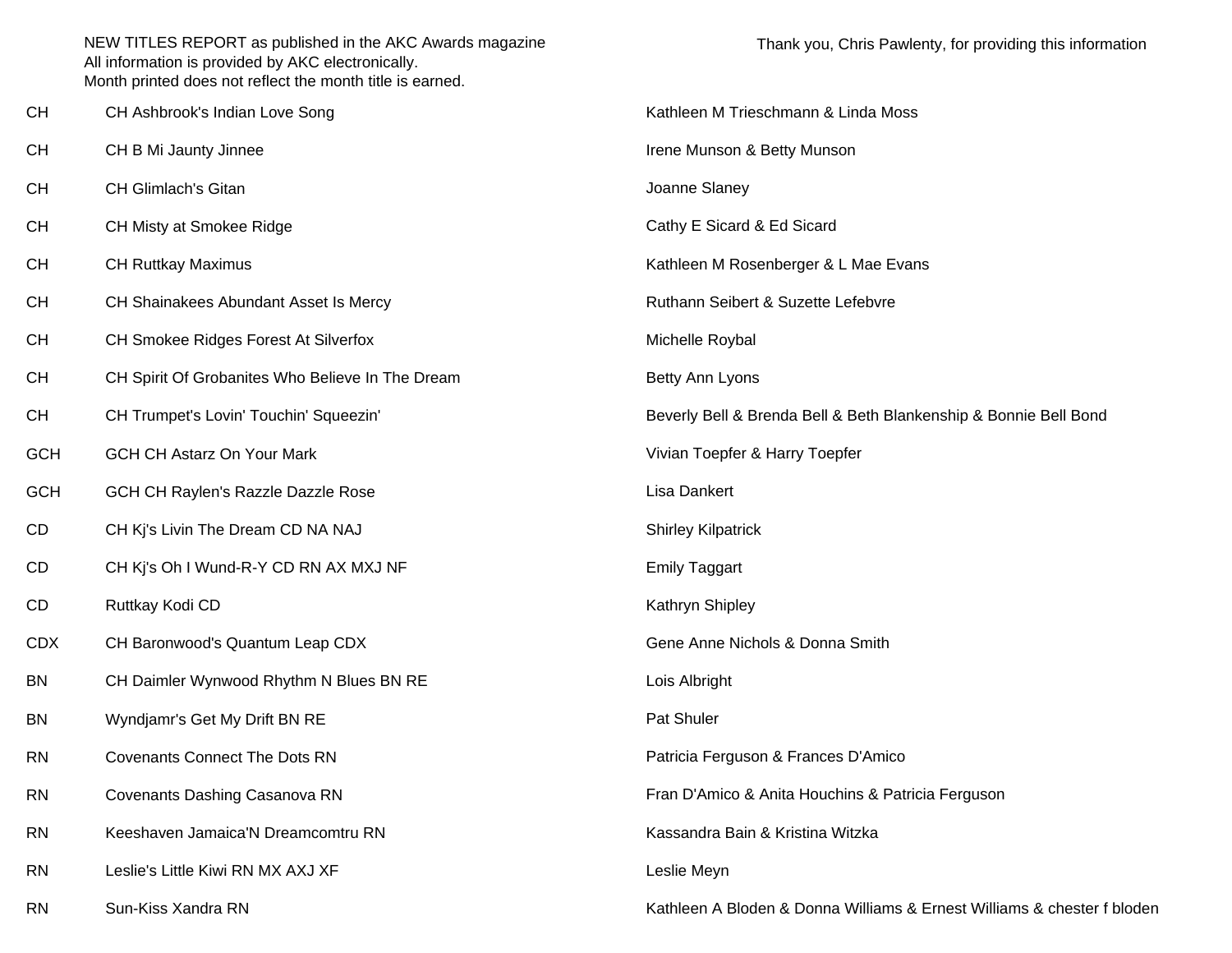| <b>RA</b>    | Kandea CD RA                                                  | Amber Streicher                                    |
|--------------|---------------------------------------------------------------|----------------------------------------------------|
| <b>RA</b>    | Owenbriar's Rockin' Robin RA NAJ NF                           | Leslie A Meyn                                      |
| <b>RE</b>    | CH Daimler Wynwood Rhythm N Blues BN RE                       | Lois Albright                                      |
| <b>RE</b>    | CH Sun-Kiss Uzetta RE                                         | Kathleen Bloden & Donna Williams & Ernest Williams |
| <b>RAE</b>   | Covenant Rising Sun CD RAE MX MXJ MXF                         | Patricia Ferguson & Frances D'Amico                |
| NA           | Sweetkees Mia Esmerelda Ruttkay NA                            | Dawn Rager & Donald Warren                         |
| <b>NAP</b>   | Kameo's B My Imagination BN RN NAP                            | Laura Inman                                        |
| АX           | CH Daimler's Moonlight Magic CDX RE AX AXJ OAP NJP OF         | Lois Albright                                      |
| АX           | CH Nightwind Mighty Mac AX AXJ NAP NJP                        | Michael J Coates Jr.                               |
| АX           | GCH CH Parrkees Perpetual Motion At Shoreline CD RE AX AXJ OF | Patricia Voyles & Tawn Sinclair & Eileen A Parr    |
| МX           | Mandy Durbak MX MXJ NF                                        | <b>Shelley Durbak</b>                              |
| МX           | Shoreline's Ruff N Tuff RE MX MXJ NF                          | Jocelyn Tipple & Tawn Sinclair                     |
| <b>OAJ</b>   | Kealoha's Last Call OA OAJ                                    | Mario Stalker & Esther Stalker                     |
| <b>OAJ</b>   | Owenbriar's Rockin' Robin RA OAJ NF                           | Leslie A Meyn                                      |
| <b>AJP</b>   | CH Imagine Sherwood B Funny RA OAP AJP                        | Carolyn Schaldecker                                |
| <b>MXJ</b>   | Keepsake Hot As A Pistol AX MXJ XF                            | Mary Kay Keenan                                    |
| OF           | Sweetkees Kacy Ruttkay RN NA NAJ OF                           | Don Rager & Dawn Rager                             |
| <b>MACH</b>  | MACH Sherwood's Selah MXF                                     | Ms. Kimberly D Smith                               |
|              | 2011 from the September AKC Report                            |                                                    |
| <b>Title</b> | <b>Name</b>                                                   | Owner                                              |
| CH           | CH Allante's And Your Little Dog Too                          | Theresa Swedo & Jeri Caldwell                      |

CH CH Foxfair Silent Screen Star

Deborah A Lynch & Ms. Jeanne K Buente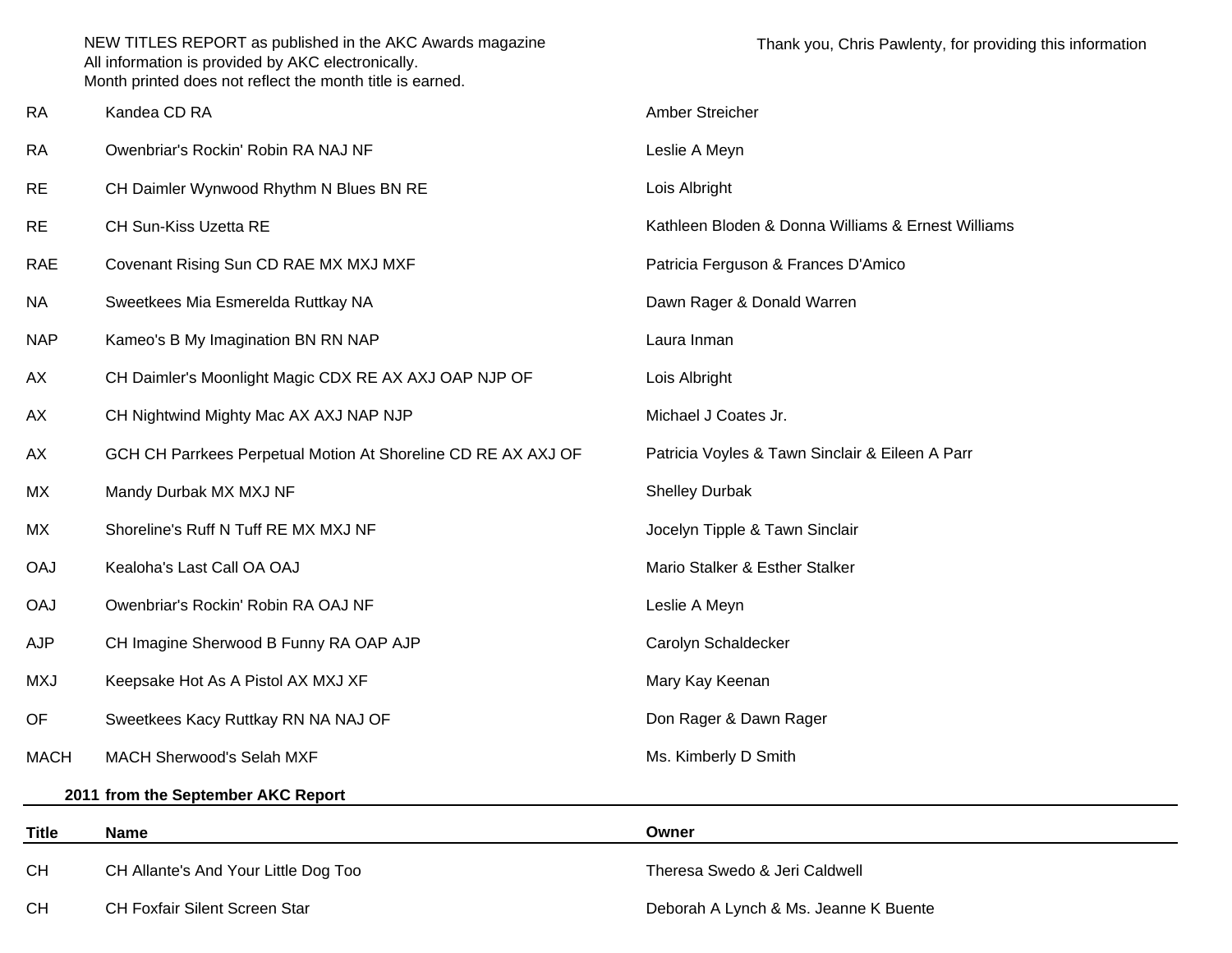| CН  | CH Harem's Head Over Heels                              | Emily Taggart & Kristen Dowd                             |
|-----|---------------------------------------------------------|----------------------------------------------------------|
| CН  | CH Jamynn's Not Another Colada                          | <b>Shirley Kilpatrick</b>                                |
| CН  | <b>CH Nightwind's Little Ricky</b>                      | Ms. Michele T Moriarty & Mrs. Diane B Beurmann           |
| CН  | CH Shoreline's Tuff 'N Tumble                           | Lisa Marzban & Tawn Sinclair                             |
| CН  | CH Skyline's Outburst NA NAJ                            | Stacey Alexander & Thomas Alexander                      |
| CН  | CH Sonata's Walk On The Wild Side                       | Sally Carr & R Douglas Kepp                              |
| CН  | CH Summerwind's Pyxis Cheese So Fine                    | Kimberly Schwieren & Jean Gauchat-Hargis & Joshua Hargis |
| CН  | CH Trumpet's Hollaback Girl                             | Michelle Roybal                                          |
| CН  | CH Windrift's Rock Star II                              | Joanne Reed                                              |
| CН  | <b>CH Windrift's Sound Track</b>                        | Joanne Reed                                              |
| CН  | CH Windrift's Valley Of The Moon                        | Angelica Lauletta & Cindi Lauletta & Joanne Reed         |
| CН  | CH Wolfers Magical Mystery Tour With Bonnyvale          | Darlene Bosch & Rob Fowler & Bonnie Fowler               |
| GCH | <b>GCH CH Foxfair Essex</b>                             | Deborah A Lynch & Jeanne Buente                          |
| GCH | <b>GCH CH Parrkees Insurance Policy</b>                 | Eileen A Parr & James K Parr                             |
| GCH | <b>GCH CH Sherwood's Secret Event</b>                   | Phyllis Noonan                                           |
| GCH | <b>GCH CH Trumpet's Winner Takes It All</b>             | Beth Blankenship                                         |
| GCH | <b>GCH CH Twin Trees Catmandu</b>                       | Karen Evasuik & Steve Evasuik                            |
| GCH | <b>GCH CH Windrift's Money Talks</b>                    | Joanne Reed                                              |
| GCH | <b>GCH CH Woodhill's Stealing The Trust</b>             | Heather L Myers                                          |
| CD  | CH Ruttkay Ginny Cricket CD                             | Joan D Hoffman & John F Hoffman & L. Mae Evans           |
| CDX | Carr Kees Rick's Roosevelt CDX RA AX AXJ NAP OJP NF NFP | Pat Stolte                                               |
| RN  | Sonata Season Of The Bells RN                           | <b>Gwynne Gulliford</b>                                  |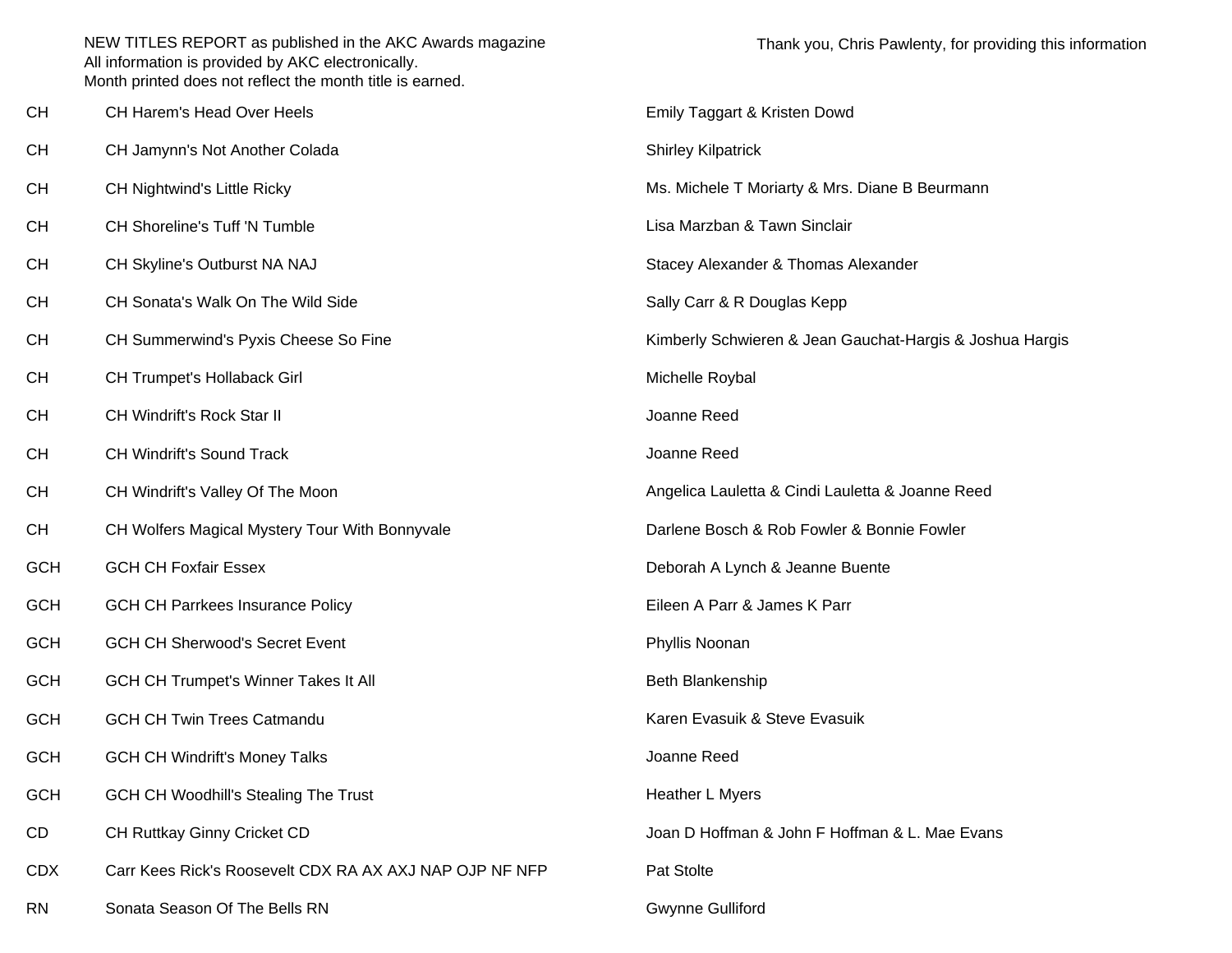|            | NEW TITLES REPORT as published in the AKC Awards magazine<br>All information is provided by AKC electronically.<br>Month printed does not reflect the month title is earned. | Thank you, Chris Pawlenty, for providing this information |
|------------|------------------------------------------------------------------------------------------------------------------------------------------------------------------------------|-----------------------------------------------------------|
| <b>RA</b>  | CH Kj's Oh I Wund-R-Y CD RA AX MXJ NF THD                                                                                                                                    | <b>Emily Taggart</b>                                      |
| <b>RE</b>  | Carr Kees Rick's Roosevelt CDX RE AX AXJ NAP OJP NF NFP                                                                                                                      | Pat Stolte                                                |
| <b>NAP</b> | Kody NAP OJP                                                                                                                                                                 | Dina Zinnes                                               |
| <b>NAP</b> | Tapestry's Matinee Idol BN RE NA NAP                                                                                                                                         | Donna L Schmitt & Katrina C Guse                          |
| <b>OAP</b> | My Kee OAP OJP                                                                                                                                                               | Dina Zinnes                                               |
| АX         | Afkee's Berberella AX AXJ OF                                                                                                                                                 | Lexie E Billman                                           |
| АX         | CH Trumpet's China Cat Sunflower AX OAJ                                                                                                                                      | Bonnie Hronek & Beth Blankenship                          |
| AXP        | CH Imagine Sherwood B Funny RA AXP AJP                                                                                                                                       | Carolyn Schaldecker                                       |
| NAJ        | Foxfair Audacious RE NA NAJ                                                                                                                                                  | Deborah A Lynch & Jeanne Buente                           |
| <b>NAJ</b> | CH Harem's Head Over Heels NAJ                                                                                                                                               | Emily Taggart & Kristen Dowd                              |
| <b>NAJ</b> | Resq's Ruger 514 NA NAJ                                                                                                                                                      | Mrs. Shelley Durbak & Mr. Joseph Durbak                   |
| NAJ        | Skyline's Return The Compliment NAJ                                                                                                                                          | Michele McGrath & Susan Cullen & Kristen Cullen D.V.M.    |
| <b>NAJ</b> | Vali's Adeste Fidelis CD RN NAJ NF                                                                                                                                           | Pat Stolte                                                |
| <b>NJP</b> | Kameo's B My Imagination BN RN NAP NJP                                                                                                                                       | Laura Inman                                               |
| <b>NJP</b> | Kayle Ryder NJP                                                                                                                                                              | Charles Allison & Kathy Allison                           |
| <b>OAJ</b> | CH Cinderlad Barefoot In The Park OAJ NF                                                                                                                                     | Leslie Meyn & Patricia Tocalis                            |
| AXJ        | CH Skyline's Isabella The Ball AX AXJ                                                                                                                                        | Ruth Thompson                                             |
| <b>MXJ</b> | Rodney Harold Rufus CDX RAE2 MX MXJ OF                                                                                                                                       | <b>Elizabeth Strick</b>                                   |
| <b>NF</b>  | Vali's Adeste Fidelis CD RN NAJ NF                                                                                                                                           | Pat Stolte                                                |
| OF         | Majikees Chocolate Mystic Mint RN NA NAJ OF                                                                                                                                  | John A & Joan Malak                                       |
| MACH4      | GCH CH MACH4 Shoreline's Tuff Act To Follow CDX RAE MXF                                                                                                                      | Tawn Sinclair & John Sinclair                             |
|            | 2011 from the October AKC Report                                                                                                                                             |                                                           |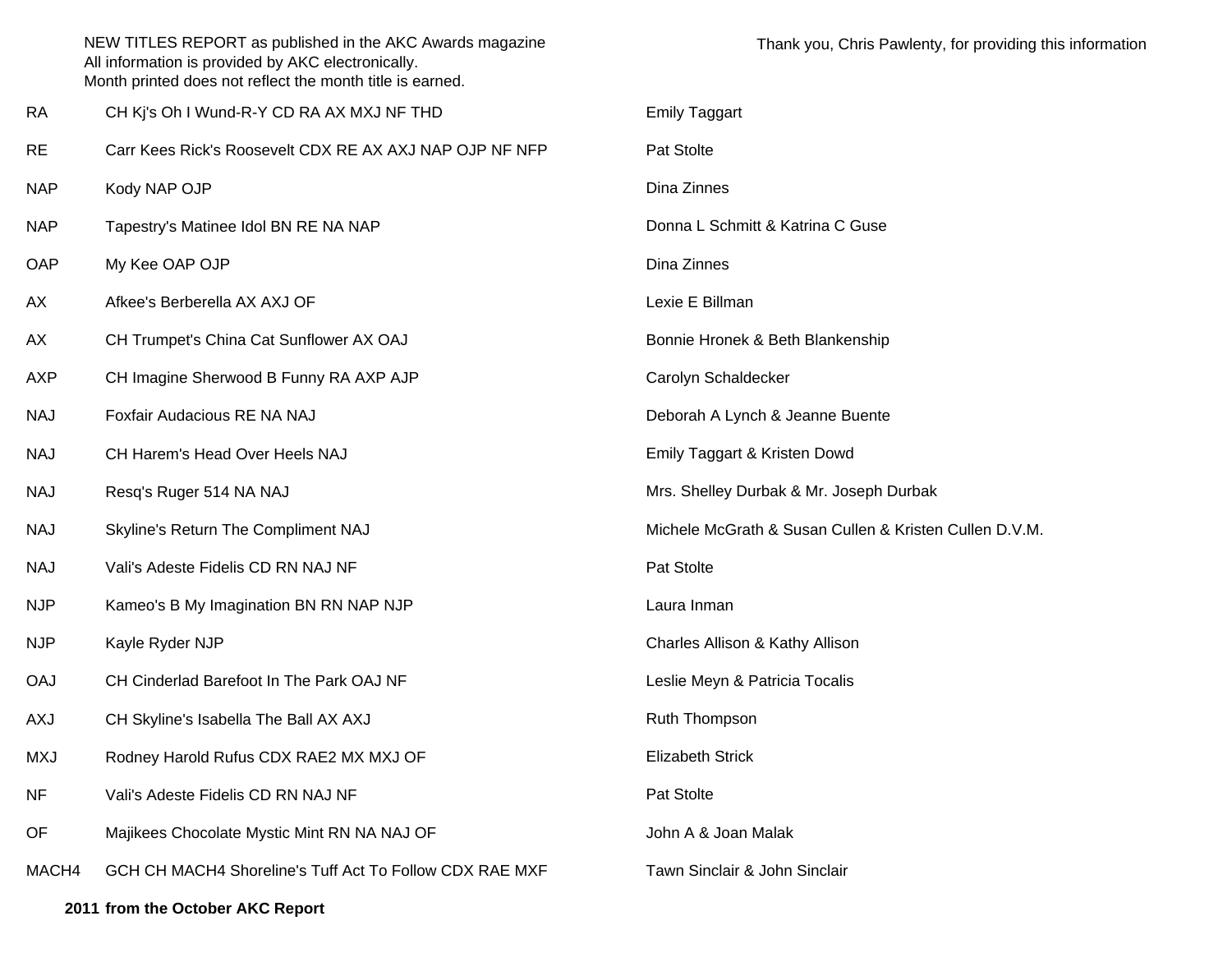| <b>Title</b>    | <b>Name</b>                                                     | Owner                                                                                 |
|-----------------|-----------------------------------------------------------------|---------------------------------------------------------------------------------------|
| <b>CH</b>       | CH Adonai's Dlk Crown'D Purrfection                             | Kathy Schierbaum                                                                      |
| <b>CH</b>       | CH Ashbrook Simply Stunning                                     | Linda Moss                                                                            |
| <b>CH</b>       | CH Athena Too Tempting                                          | Jennifer Sturgeon & Maureen Winters                                                   |
| <b>CH</b>       | CH Keesrich Happy Hour At Pawstep                               | Cynthia Upward                                                                        |
| <b>CH</b>       | <b>CH Novel Ramona The Pest</b>                                 | Barbara Cobean & Sueanne Nelson                                                       |
| <b>CH</b>       | CH Summerwind's Tagliatelli CD                                  | Ronnie Sue Leith & Jean Gauchat-Hargis & Joshua Hargis                                |
| <b>CH</b>       | CH Trumpet's Fire Inside                                        | Beth Blankenship                                                                      |
| <b>CH</b>       | <b>CH Vosdal Victory Junction's Legacy</b>                      | LaNora & Paul Madden & Anita Houchins & Donna Staton & Edna Corney &<br>Cathy E Smith |
| <b>CH</b>       | <b>CH Windrift's Native Dancer</b>                              | Joanne Reed                                                                           |
| <b>GCH</b>      | <b>GCH CH Blueridge-Kings Cross-Markwright</b>                  | Darla Daugherty & David Daugherty                                                     |
| <b>GCH</b>      | GCH CH Keesrich Life Is An Open Road                            | Cynthia Upward                                                                        |
| <b>GCH</b>      | <b>GCH CH Vanderblom Chanson D'Amour</b>                        | Judy Ventre & Arlene Grimes                                                           |
| OM <sub>1</sub> | Keesbrook's Tourmaline Blues UD OM1 RA OA OAJ                   | Lila Dann                                                                             |
| BN              | Daimler's Gizmos 'N Gadgets BN RA MX MXJ OAP AJP OF             | Lynne Anderson                                                                        |
| BN              | Smoke Over Green Mountain BN                                    | Ms. Julie Ann Green Beckel & Mr. Bill Floyd Beckel                                    |
| <b>RAE</b>      | GCH CH Parrkees Perpetual Motion At Shoreline CD RAE AX AXJ OF  | Patricia Voyles & Tawn Sinclair & Eileen A Parr                                       |
| <b>NA</b>       | Flowerkees Sweet Alyssum Geluk RN NA NAJ                        | M Frances Boyle & Nancy H Aldrich                                                     |
| <b>NA</b>       | Skyline's Return The Compliment NA NAJ                          | Michele McGrath & Susan Cullen & Kristen Cullen D.V.M.                                |
| <b>NA</b>       | CH Sun-Kiss Roxy CD RE NA NAJ NF                                | Kathleen A Bloden & Donna Williams & Ernest Williams                                  |
| <b>NA</b>       | GCH CH Wund R Y Sheza Superstar At Paugh Prints CD BN RN NA NAJ | Sherri Alspaugh & Terry Van Schyndel                                                  |
| <b>NAP</b>      | CH Whirlaway's Avant-Garde NAP                                  | <b>Bonnie Hronek</b>                                                                  |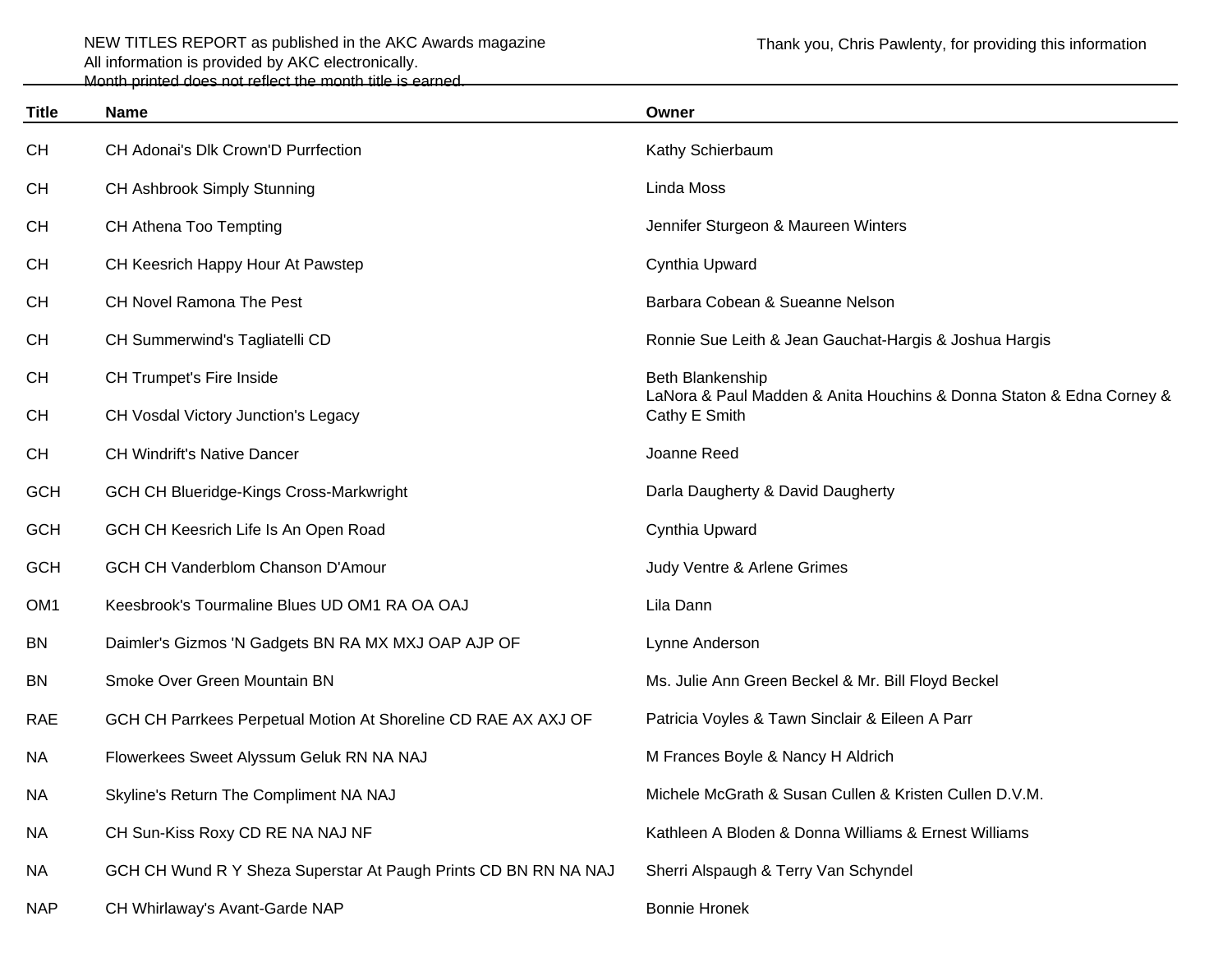|            | NEW TITLES REPORT as published in the AKC Awards magazine<br>All information is provided by AKC electronically.<br>Month printed does not reflect the month title is earned. | Thank you, Chris Pawlenty, for providing this information |
|------------|------------------------------------------------------------------------------------------------------------------------------------------------------------------------------|-----------------------------------------------------------|
| OA         | Darkenwald's Zest In Show CD OA NAJ                                                                                                                                          | Richard Su & Suzette Lefebvre & Judy Nye                  |
| МX         | Greykees Prince Charming RA MX AXJ OF                                                                                                                                        | Steve Dworkin                                             |
| МX         | CH Ki's Oh I Wund-R-Y CD RA MX MXJ NF THD                                                                                                                                    | Emily Taggart & Grace Stewart                             |
| МX         | CH Traleigh Kj Elektralyte CD RN MX MXJ OF                                                                                                                                   | Emily Taggart & Kristen Dowd                              |
| <b>NAJ</b> | Shoreline's Hangin' Tuff NAJ                                                                                                                                                 | Edith Tipple & Tawn Sinclair & Jocelyn Tipple             |
| <b>NAJ</b> | GCH CH Wund R Y Sheza Superstar At Paugh Prints CD BN RN NA NAJ                                                                                                              | Sherri Alspaugh & Terry Van Schyndel                      |
| LXA        | Keepsake Karolina Dreamin' AX AXJ                                                                                                                                            | Lydia B Taylor & James Taylor                             |

## **2011 from the November AKC Report**

| <b>Title</b> | <b>Name</b>                                | Owner                                            |
|--------------|--------------------------------------------|--------------------------------------------------|
| CH           | <b>CH Owenbriar's Wine 'N Roses</b>        | Linda J Owens & Brenda S Brookes                 |
| <b>CH</b>    | CH Skyline's Tapestry's Gucci              | Karin Follese                                    |
| <b>CH</b>    | CH Sonata's Just By Chance At Palmkees     | Mary Benell                                      |
| <b>CH</b>    | <b>CH Trumpet's We Started Nothing</b>     | Beth Blankenship                                 |
| <b>CH</b>    | CH Van Floriks Diamond Jim Brady           | Florine M Bastuba                                |
| CH           | <b>CH Windrift's Moon Emperor</b>          | <b>Cheray Miller</b>                             |
| <b>CH</b>    | CH Winsome's Raising The Limit             | Karen Lustman & Kristine Arnds                   |
| <b>GCH</b>   | GCH CH Jen'Ndi's Epic Flyn' Wasp           | Linda Moss & Leslie R Perkins & Jennifer McClure |
| <b>GCH</b>   | GCH CH Jen'Ndi's Lyrical Dreams For Jo-Lyn | Diane Wright                                     |
| <b>GCH</b>   | GCH CH Kee-Royale's Any Given Sunday       | Suzanne A Vessella & Rosemary Vessella           |
| <b>GCH</b>   | <b>GCH CH Klassic's Kon Artist</b>         | Kathi Fleischer                                  |
| <b>GCH</b>   | GCH CH Legend's Ikon Of Tara               | Deanna Cox                                       |
| CD           | Allante's Miss Independent CD BN RN        | Vicky Leitner & Jeri Caldwell                    |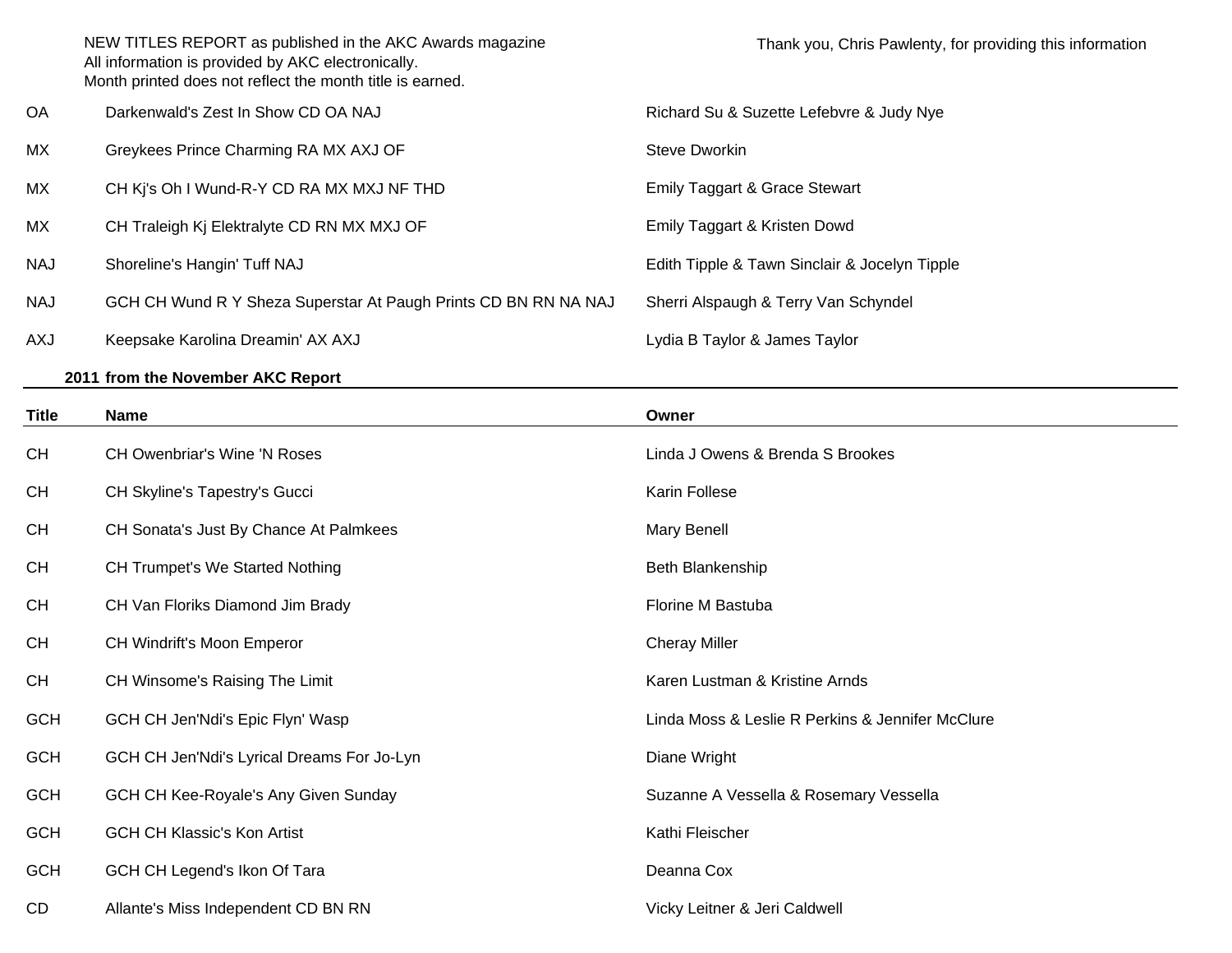| CD         | Sweet Pea's Molly CD RE                          | Kathleen Ayala                                             |
|------------|--------------------------------------------------|------------------------------------------------------------|
| BN         | Imagine Great Success BN RN                      | <b>Marilyn Cornelius</b>                                   |
| <b>BN</b>  | CH Spirit's Fire It Up BN                        | JANE TURNAGE                                               |
| GN         | Imagine The Places You'LL Go CD GN RE            | <b>Marilyn Cornelius</b>                                   |
| GN         | Kandea CD GN RA                                  | Amber Streicher                                            |
| <b>RA</b>  | CH Rainkees Reigning Shamrocks RA                | William I Milwee & Wanda L Milwee                          |
| <b>RE</b>  | MACH2 Rainkees He's Got Razzmatazz CD RE MXF TQX | <b>Beth Godwin</b>                                         |
| <b>NA</b>  | CH Shoreline's Way Too Tuff BN RA NA             | Robyn M Mcnutt & Blaine E Mcnutt                           |
| <b>NAP</b> | MACH3 Jo-Lyn's Summer Mist CDX NAP XF            | Kay Vonnahme & Janit L Johnson                             |
| <b>NAP</b> | Kayle Ryder NAP NJP                              | Charles Allison & Kathy Allison                            |
| OA         | Kemont's Tip Me Over OA AXJ NF                   | Jan Corrington                                             |
| <b>AXP</b> | Vandys Nydia CDX RAE NA NAJ AXP OJP              | Barbara Eng & Carole Henry                                 |
| МX         | Cari-On Cool Hand Luke MX MXJ MXF                | Tom Ballen & Amy Ballen & Rene Sauser & Dennis Lehouillier |
| МX         | CH Shoreline Guinness For Barkee CD RAE MX AXJ   | Robyn M Mcnutt & Tawn Sinclair & Blaine E Mcnutt           |
| <b>NAJ</b> | Shoreline's Ruby Slippers BN RN NAJ              | Patricia Voyles & Tawn Sinclair                            |
| <b>NAJ</b> | CH Shoreline's Way Too Tuff BN RA NA NAJ         | Robyn M Mcnutt & Blaine E Mcnutt                           |
| <b>NJP</b> | Caddy NJP                                        | Dina Zinnes                                                |
| <b>NJP</b> | MACH Geluk Miss Daffodil Hillside CDX RA NJP OF  | M Frances Boyle                                            |
| <b>OAJ</b> | CH Harem's Head Over Heels OAJ                   | Emily Taggart & Kristen Dowd                               |
| <b>OAJ</b> | Skyline's Return The Compliment NA OAJ           | Michele McGrath & Susan Cullen & Kristen Cullen D.V.M.     |
| <b>AXJ</b> | Kemont's Tip Me Over OA AXJ NF                   | Jan Corrington                                             |
| <b>MXJ</b> | Greykees Prince Charming RA MX MXJ OF            | Steve Dworkin                                              |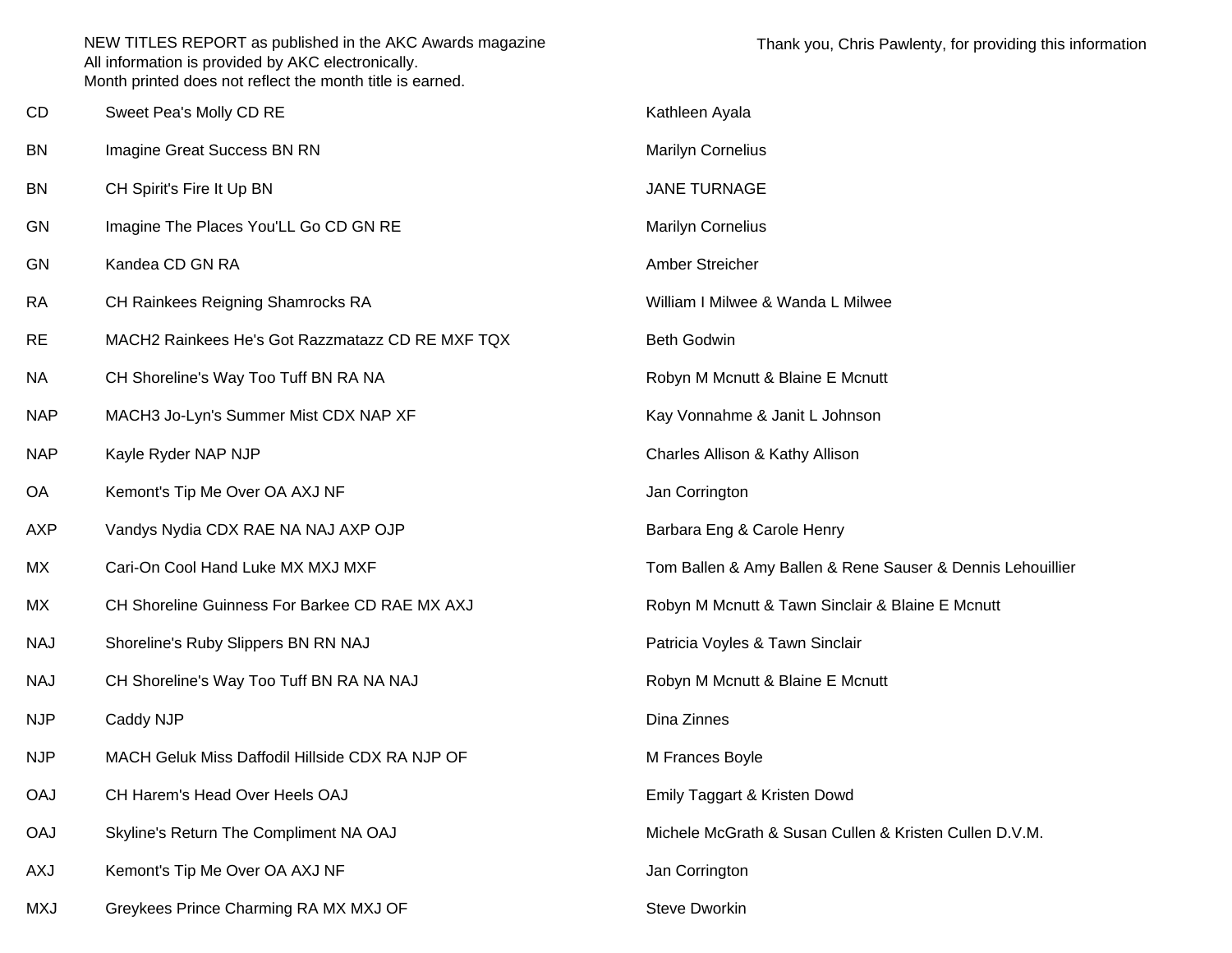|              | NEW TITLES REPORT as published in the AKC Awards magazine<br>All information is provided by AKC electronically.<br>Month printed does not reflect the month title is earned. | Thank you, Chris Pawlenty, for providing this information      |
|--------------|------------------------------------------------------------------------------------------------------------------------------------------------------------------------------|----------------------------------------------------------------|
| <b>NF</b>    | Keesbrook's Tourmaline Blues UD OM1 RA OA OAJ NF                                                                                                                             | Lila Dann                                                      |
| OF           | CH Keepsake Lite My Fire CD OA AXJ OF                                                                                                                                        | Margaret Bissell                                               |
|              | 2011 from the December AKC Report                                                                                                                                            |                                                                |
| <b>Title</b> | <b>Name</b>                                                                                                                                                                  | Owner                                                          |
| <b>CH</b>    | CH Admiraal's Showtyme Tinker Toy                                                                                                                                            | Lori Hooper & Shannon De Bruin                                 |
| <b>CH</b>    | CH Ashbrook Mr Chairman                                                                                                                                                      | Linda Moss                                                     |
| <b>CH</b>    | CH Ladyslipper's Silverado                                                                                                                                                   | G M Godfrey & Karen S Godfrey                                  |
| <b>CH</b>    | <b>CH Raylen's Cornflower</b>                                                                                                                                                | Glenn Bowen Sr. & Karen Bowen & Lisa Dankert & Glenn Bowen Jr. |
| <b>CH</b>    | <b>CH Ruttkay Bazel Bones</b>                                                                                                                                                | L Mae Evans & Tammy Sweet                                      |
| <b>CH</b>    | CH Ruttkay No Phu Lynn                                                                                                                                                       | L Mae Evans                                                    |
| <b>CH</b>    | CH Skyline's Path Of Least Resistance                                                                                                                                        | Stacey M Cromer Berman & Gregg S Berman                        |
| <b>CH</b>    | CH Stardust's Formal Affair                                                                                                                                                  | Sonya Anton                                                    |
| <b>GCH</b>   | <b>GCH CH Markwright's Harbor Wave</b>                                                                                                                                       | <b>Bonnie Hammond Brown</b>                                    |
| <b>GCH</b>   | GCH CH Shainakees Abundant Asset Is Mercy                                                                                                                                    | Ruthann Seibert & Suzette Lefebvre                             |
| <b>GCH</b>   | GCH CH Spektacles Feast For The Eyes                                                                                                                                         | Brenda Sommers & Jennifer McClure                              |
| <b>GCH</b>   | <b>GCH CH Summerwind's Sonic Boom</b>                                                                                                                                        | Sarah Berrend & Jean Gauchat-Hargis & Joshua Hargis            |
| <b>GCH</b>   | GCH CH Tamaracks German Waltz At Darkenwald                                                                                                                                  | Nancy Cameron & Steven Freeman & Amanda Cameron                |
| <b>GCH</b>   | <b>GCH CH Trumpet's Ticket To Ride</b>                                                                                                                                       | <b>Beth Blankenship</b>                                        |
| <b>GCH</b>   | GCH CH Twin Trees Shoot For The Moon                                                                                                                                         | Karen Evasuik                                                  |
| <b>GCH</b>   | <b>GCH CH Windrift's Follow The Money</b>                                                                                                                                    | Barbara Ryan & Richard Ryan                                    |
| CD           | CH Trumpet's Too Darn Hot CD BN                                                                                                                                              | Bonnie Davis & Beth Blankenship                                |
| <b>CDX</b>   | CH Keepsake Lite My Fire CDX OA AXJ OF                                                                                                                                       | Margaret Bissell                                               |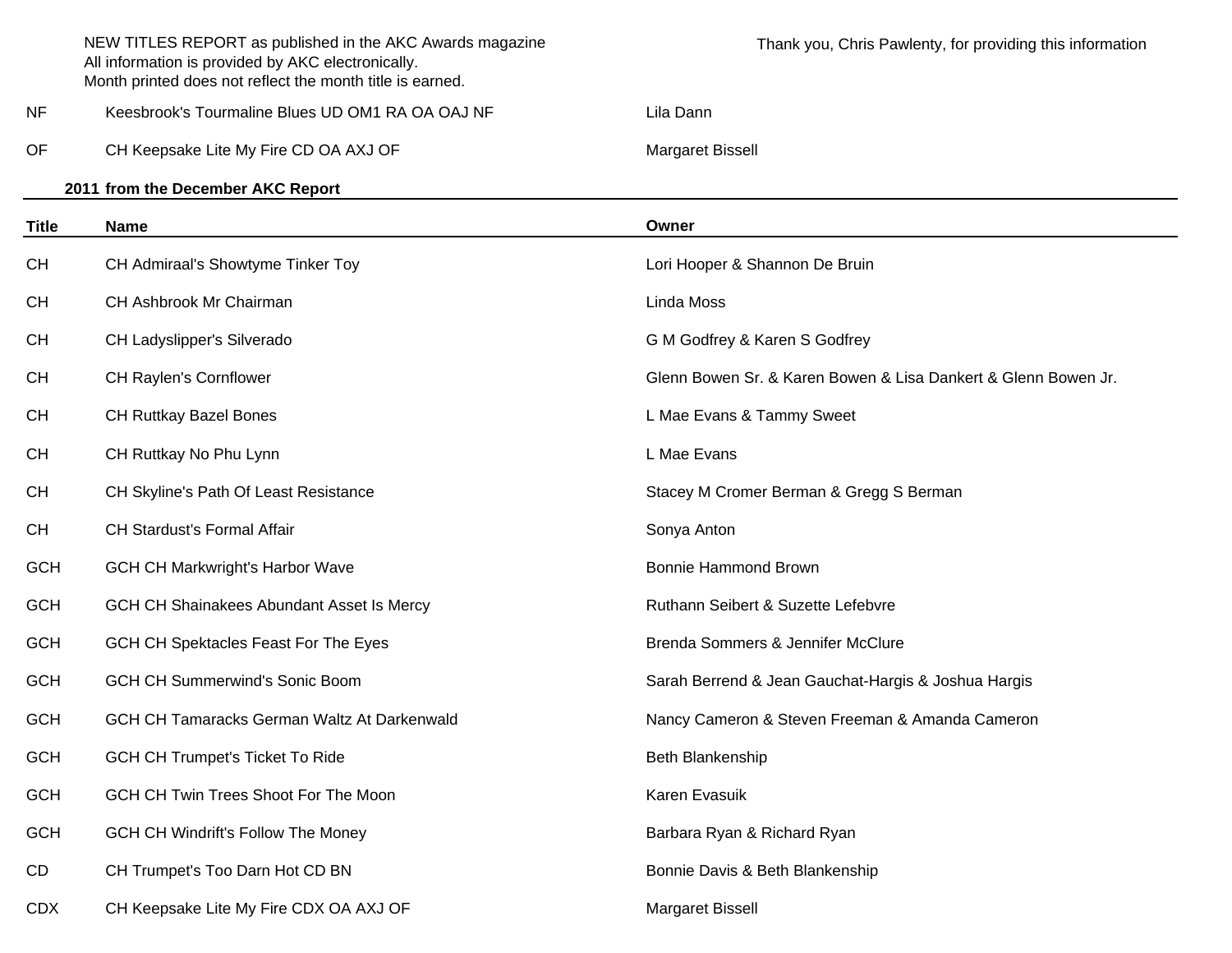|           | NEW TITLES REPORT as published in the AKC Awards magazine<br>All information is provided by AKC electronically.<br>Month printed does not reflect the month title is earned. | Thank you, Chris Pawlenty, for providing               |
|-----------|------------------------------------------------------------------------------------------------------------------------------------------------------------------------------|--------------------------------------------------------|
| UD        | CH Keepsake Ice On Fire UD MX MXJ OF                                                                                                                                         | Margaret Bissell                                       |
| UD        | CH Keesbrook's Opal Essence UD                                                                                                                                               | Marion Crain                                           |
| UDX       | Keesbrook's Tourmaline Blues UDX OM1 RA OA OAJ NF                                                                                                                            | Lila Dann                                              |
| UDX5      | CH OTCH MACH2 Keepsake Giving Me Chills UDX5 OM6                                                                                                                             | Margaret Bissell                                       |
| ΒN        | Flowerkees Sweet Alyssum Geluk BN RN NA NAJ                                                                                                                                  | M Frances Boyle & Nancy H Aldrich                      |
| BN        | Keepsake Hearts On Fire BN                                                                                                                                                   | Carol Munse Dash                                       |
| BN        | CH Kemont's Grand Prize BN RN                                                                                                                                                | Ms. Gail Ann Gradowski & Mr. Michael Joseph Dix        |
| GN        | Vandys Nyla CD GN RE                                                                                                                                                         | Harriet Haynes & Carole Henry                          |
| VER       | GCH CH MACH4 Shoreline's Tuff Act To Follow CDX VER RAE MXF                                                                                                                  | Tawn Sinclair & John Sinclair                          |
| <b>RN</b> | GCH CH Kan Du's Peppermints BN RN                                                                                                                                            | Barbara Brown & Leri Hanson                            |
| RA        | <b>Kelly RA</b>                                                                                                                                                              | Charlene Valdez                                        |
| RE        | Wyndjamr's Reflections Of A Blue Moon CD RE                                                                                                                                  | <b>Stacy Dickinson</b>                                 |
| RAE       | Covenant CD RAE NAP                                                                                                                                                          | Norma Gaddy & Michael Gaddy                            |
| ΝA        | CH Harem's Head Over Heels NA OAJ                                                                                                                                            | Emily Taggart & Kristen Dowd                           |
| NΑ        | Shoreline's Hangin' Tuff NA NAJ                                                                                                                                              | Edith Tipple & Tawn Sinclair & Jocelyn Tipple          |
| NΑ        | CH Shoreline's Tuff Enuf BN RA NA NAJ                                                                                                                                        | Tawn Sinclair & Pia Paulsen                            |
| ОA        | Skyline's Return The Compliment OA OAJ                                                                                                                                       | Michele McGrath & Susan Cullen & Kristen Cullen D.V.M. |
|           |                                                                                                                                                                              |                                                        |

- OA Vandys Titania CD RE OA OAJ
- OAP MACH3 Jo-Lyn's Summer Mist CDX OAP NJP XF
- NAJ CH Shoreline's Tuff Enuf BN RA NAJ
- NAJ CH Whirlaway's Ooh La La NA NAJ
- NJP MACH3 Jo-Lyn's Summer Mist CDX NAP NJP XF Kay Vonnahme & Janit L Johnson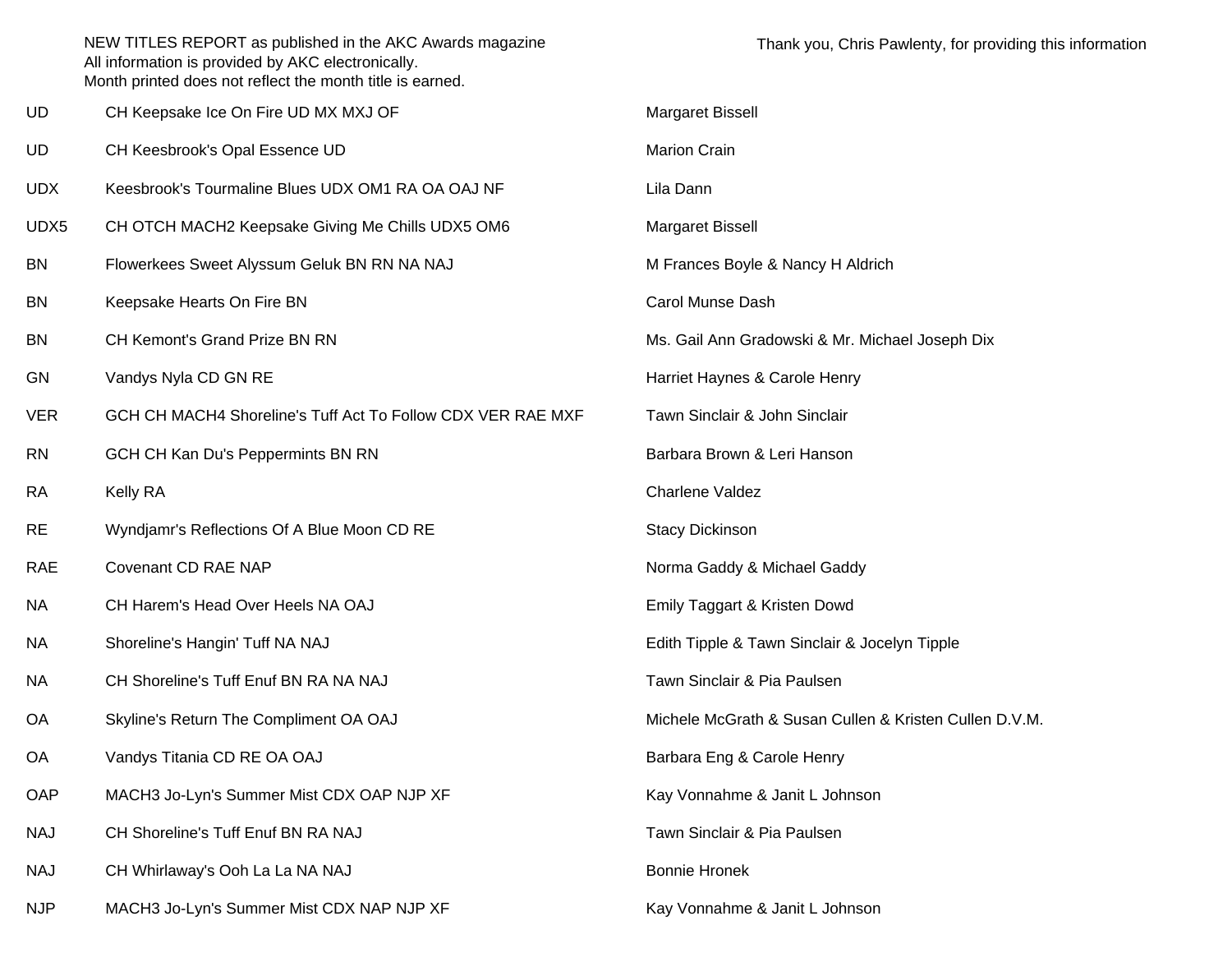NJP Lightn' Bolt In A Puff Of Smoke TH NJP" Debra H. Totten & Lon L. Totten NJP Tapestry's Matinee Idol BN RE NA NAP NJP **Donna L Schmitt & Katrina C Guse** OAJ CH Windrifs Right On The Money NA OAJ NF Same States and School and School Assembly Joanne Reed & Karen O'Neal MJP Kimar's Prime Time In Sprookje AXP MJP NFP Sherilyn Solanick & John R Samuel NF Darkenwald's Zest In Show CD OA NAJ NF Richard Su & Suzette Lefebvre & Judy Nye NFP Tapestry's Matinee Idol BN RE NA NAP NJP NFP DONNA Donna L Schmitt & Katrina C Guse OF Winsome's Raising The Bar OA OAJ OF The Contract of the Kristine Arnds MACH2 CH MACH2 Afkee's Undercover Angel RN MXF TQX Lexie E Billman

## **2012 from the January AKC Report**

| <b>Title</b> | <b>Name</b>                                           | Owner                                                           |
|--------------|-------------------------------------------------------|-----------------------------------------------------------------|
| <b>CH</b>    | CH Astarz Through The Looking Glass                   | Donna Stekli & Lemuel Burnett & Kathryn Barker & Donelle Dermer |
| <b>CH</b>    | CH Bellakees Cauz'N A Commotion                       | Lynnette Losacco & Rev. John L Monday & Tari Casey              |
| <b>CH</b>    | CH Bonnyvale's Paperback Writer By Wolfers Fortrumpet | Beth Blankenship                                                |
| <b>CH</b>    | CH Cornerstone's Eyes On The Eastern Sky              | Jean Leiker & Dave Leiker                                       |
| <b>CH</b>    | <b>CH Daimler's Poetic Justice</b>                    | Terry Benz & Diane Benz                                         |
| <b>CH</b>    | CH Daveren's Der Bear Jude At Masada                  | Roger B Baskin                                                  |
| <b>CH</b>    | CH Kimars Nytsky Walk This Way                        | Lisa O'Dellick & Kimberly Wallace-Schall                        |
| <b>CH</b>    | CH Ladyslipper's Razzberry Beret                      | G M Godfrey & Karen S Godfrey                                   |
| <b>CH</b>    | CH Lil Haven Witchy Woman O Ashbrook                  | Linda Moss                                                      |
| <b>CH</b>    | <b>CH Sun-Kiss William</b>                            | Donna Williams & Ernest Williams                                |
| <b>CH</b>    | CH Van Floriks Diamond Lil                            | Florine M Bastuba                                               |
| <b>CH</b>    | CH Vandys Url Lojo                                    | Carole Henry                                                    |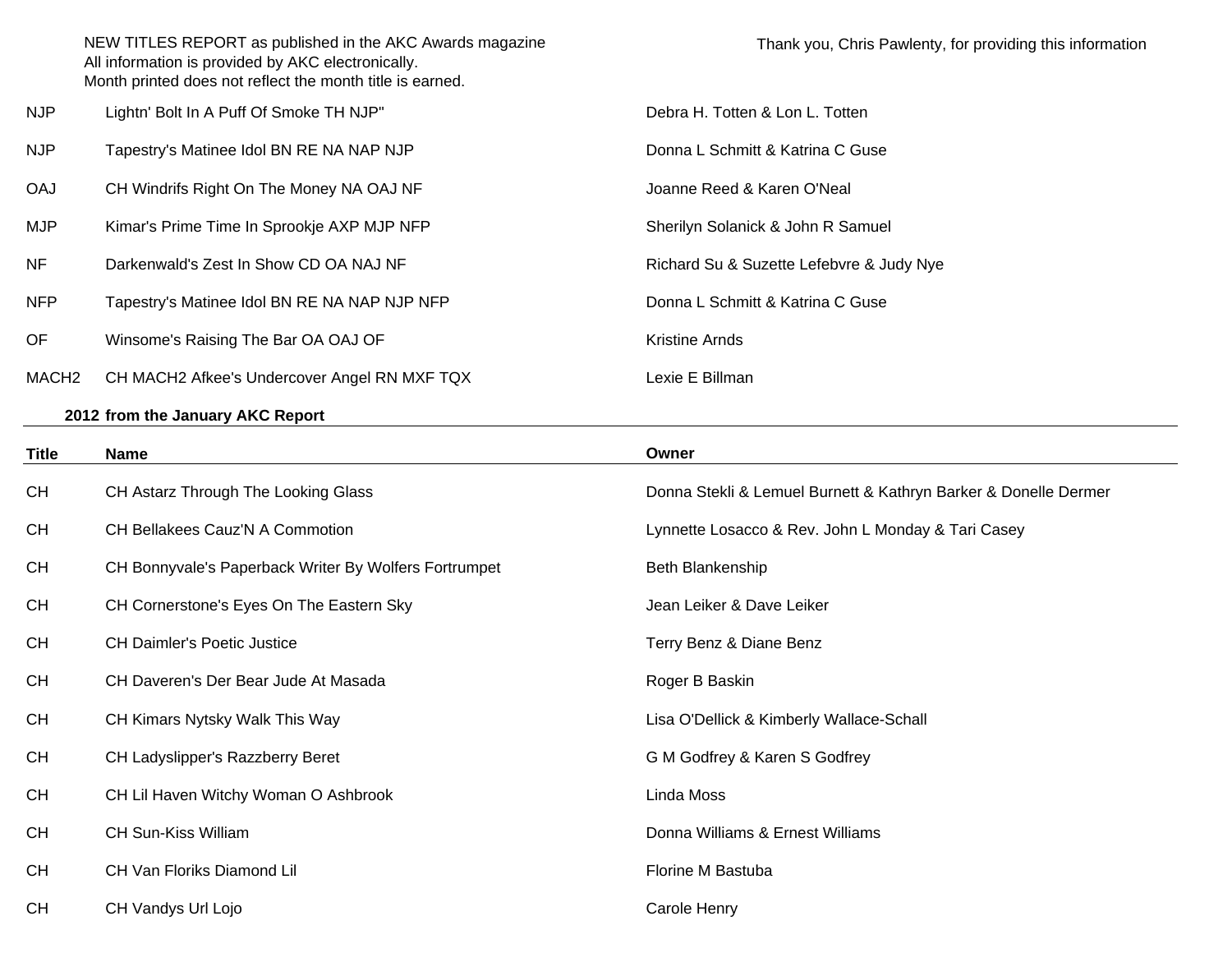| <b>CH</b>       | CH Vandys Uther Pendragon                                       | Dale McElrath & Carole Henry                                            |  |
|-----------------|-----------------------------------------------------------------|-------------------------------------------------------------------------|--|
| <b>CH</b>       | CH Windrift's Chic Dancer                                       | Robin Hite & Joanne Reed                                                |  |
| <b>CH</b>       | CH Winsome's My Guy                                             | Nob Hadeishi & Kristine Arnds & Irene Hadeishi                          |  |
| <b>CH</b>       | CH Wund-R Y Takin Care Of Bizness                               | Melinda Hughes                                                          |  |
| <b>GCH</b>      | <b>GCH CH Astarz Heart Of Gold</b>                              | Donelle Dermer & Donna Stekli & Michael Dermer                          |  |
| <b>GCH</b>      | GCH CH Trumpet's It's Good To Be King                           | Beth Blankenship                                                        |  |
| <b>CDX</b>      | Imagine The Places You'LL Go CDX GN RE                          | <b>Marilyn Cornelius</b>                                                |  |
| UD              | CH Keepsake Firestarter VCD2 UD RE AXJ OF                       | Jean Munger                                                             |  |
| OM <sub>7</sub> | CH OTCH MACH2 Keepsake Giving Me Chills UDX5 OM7                | Margaret Bissell                                                        |  |
| <b>BN</b>       | Afkees Thundersnow BN                                           | Mrs. Victoria E Youngmeyer                                              |  |
| <b>BN</b>       | CH Keekichi's Klassic Irish Dancer BN RN                        | Ann M McHugh                                                            |  |
| <b>BN</b>       | Sun-Kiss Xandra BN RN                                           | Kathleen A Bloden & Donna Williams & Ernest Williams & chester f bloden |  |
| <b>RN</b>       | Jo-Lyn's Pumpkin Pride RN                                       | Annette Robek & Janit L Johnson                                         |  |
| <b>RN</b>       | Vanderblom Boreas RN                                            | Judy Mcdonald                                                           |  |
| <b>RA</b>       | Flowerkees Sweet Alyssum Geluk BN RA NA NAJ                     | M Frances Boyle & Nancy H Aldrich                                       |  |
| <b>RA</b>       | GCH CH Wund R Y Sheza Superstar At Paugh Prints CD BN RA NA NAJ | Sherri Alspaugh & Terry Van Schyndel                                    |  |
| <b>RE</b>       | MACH Geluk Miss Daffodil Hillside CDX RE NJP OF                 | M Frances Boyle                                                         |  |
| <b>RE</b>       | GCH CH Wund R Y Sheza Superstar At Paugh Prints CD BN RE NA NAJ | Sherri Alspaugh & Terry Van Schyndel                                    |  |
| <b>NA</b>       | Kana's Peaches N Cream CD RE NA NAJ                             | Mrs. Mary J Novicki                                                     |  |
| <b>NAP</b>      | MACH Geluk Miss Daffodil Hillside CDX RE NAP NJP OF             | M Frances Boyle                                                         |  |
| <b>NAP</b>      | CH Wolfers Breathless Work Of Art RN NAP                        | Robert L Fowler & Bonnie S Fowler                                       |  |
| OA              | CH Harem's Head Over Heels OA AXJ                               | Emily Taggart & Kristen Dowd                                            |  |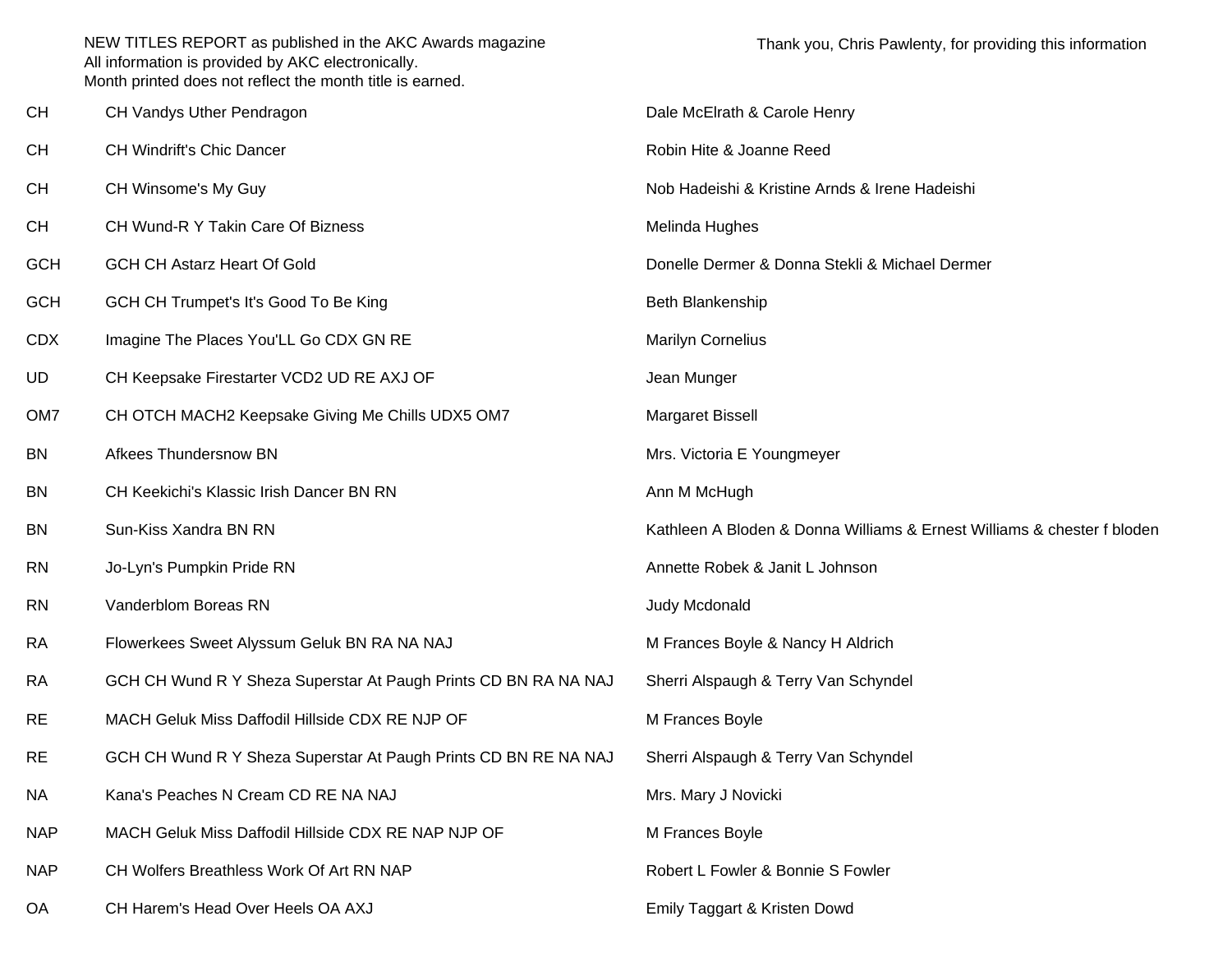| ОA         | CH Sun-Kiss Roxy CD RE OA NAJ NF                               | Kathleen A Bloden & Donna Williams & Ernest Williams |
|------------|----------------------------------------------------------------|------------------------------------------------------|
| AX         | CH Jamynn's Onetoomany Coladas CDX AX AXJ                      | <b>Shirley Kilpatrick</b>                            |
| МX         | Keepsake Hot As A Pistol MX MXJ XF                             | Mary Kay Keenan                                      |
| OJP        | Lightn' Bolt In A Puff Of Smoke TH OJP                         | Debra H. Totten & Lon L. Totten                      |
| <b>LXA</b> | CH Harem's Head Over Heels NA AXJ                              | Emily Taggart & Kristen Dowd                         |
| <b>LXM</b> | GCH CH Parrkees Perpetual Motion At Shoreline CD RAE AX MXJ OF | Patricia Voyles & Tawn Sinclair & Eileen A Parr      |
| <b>LXM</b> | CH Shoreline Guinness For Barkee CD RAE MX MXJ                 | Robyn M Mcnutt & Tawn Sinclair & Blaine E Mcnutt     |
| MACH       | MACH Covenant High Priestess CD RE XF                          | Frances D'Amico & Patricia Ferguson                  |
|            |                                                                |                                                      |

## **2012 from the February AKC Report**

| <b>Title</b> | <b>Name</b>                                          | Owner                                                           |  |
|--------------|------------------------------------------------------|-----------------------------------------------------------------|--|
| CH           | CH Astarz Possibly Impossible                        | Kathryn Barker & Donna Stekli & Jordan Barker                   |  |
| <b>CH</b>    | CH Karina's You Can'T Stop The Beat                  | Vickie Louie & Chase Waddell                                    |  |
| CH           | CH Keesbrook Windrift Poise N Ivy                    | <b>Brenda S Brookes</b>                                         |  |
| CH           | <b>CH Tara's Klassic Irish Bliss</b>                 | Ann M McHugh                                                    |  |
| CH           | <b>CH Wild Heart's Three Bars</b>                    | Roy Gum & Terri Gum                                             |  |
| CD           | GCH CH Kan Du's Peppermints CD BN RN                 | Barbara Brown & Leri Hanson                                     |  |
| CD           | CH Shoreline's Tuff Enuf CD BN RA NA NAJ             | Tawn Sinclair & Pia Paulsen                                     |  |
| <b>BN</b>    | CH Foxfair Impetuous BN RE OA OAJ                    | Deborah A Lynch & Jeanne Buente                                 |  |
| <b>BN</b>    | CH Shoreline Guinness For Barkee CD BN RAE MX MXJ    | Robyn M Mcnutt & Tawn Sinclair & Blaine E Mcnutt                |  |
| <b>RN</b>    | CH Bonnyvale's Holiday Special RN                    | James M Wolfe & Joanne Harrar & Carolyn H Wolfe & Darlene Bosch |  |
| <b>RN</b>    | CH Bonnyvale's Picture This RN                       | Joanne Harrar & Carolyn Wolfe & Darlene Basch & Jim Wolfe       |  |
| <b>NAP</b>   | CH MACH2 Afkee's Undercover Angel RN NAP MXF TQX NFP | Lexie E Billman                                                 |  |